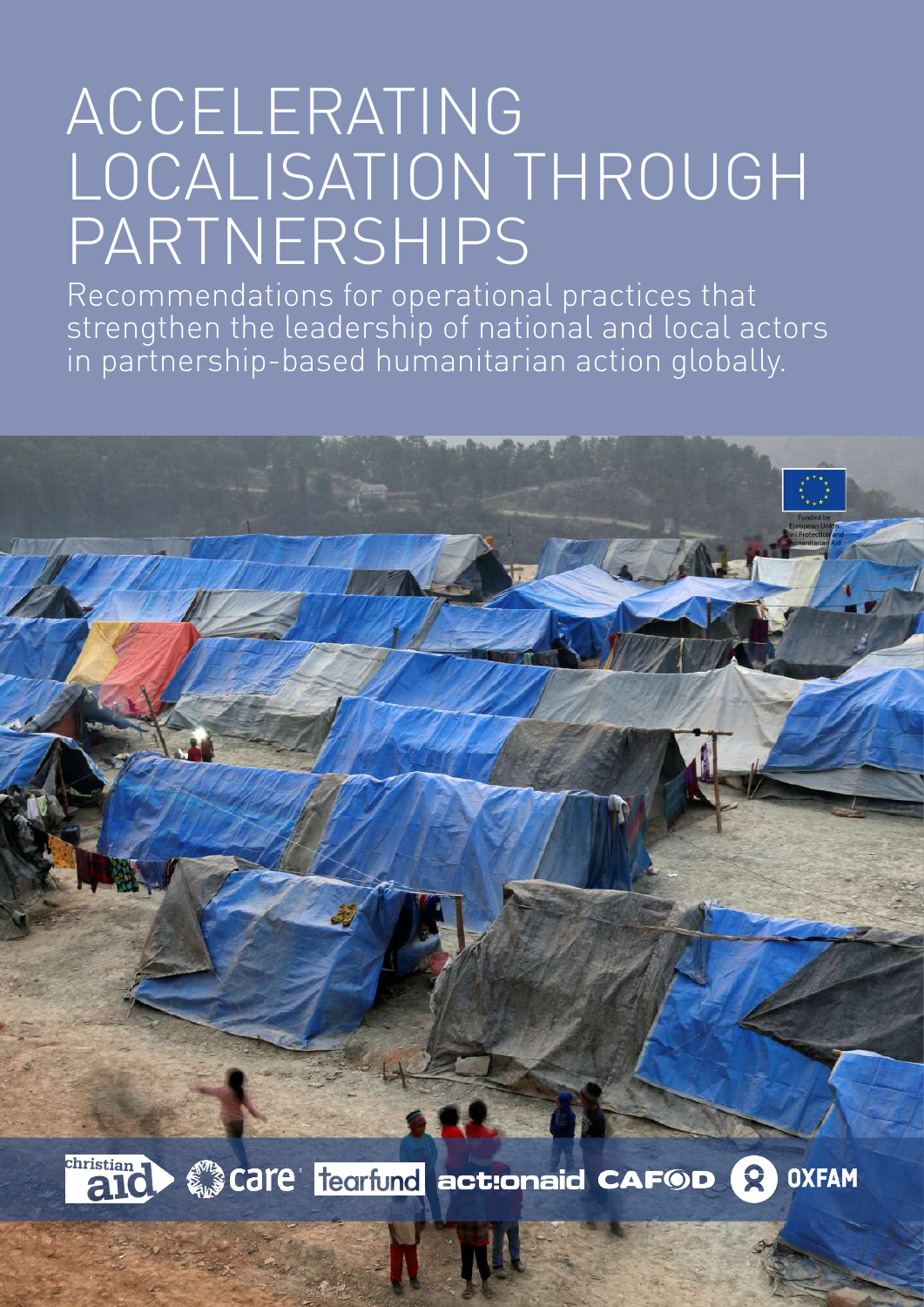# Acknowledgments

We are grateful to all those who invested their valuable time in the research process. Thanks in particular to the local and national NGO staff and volunteers who shared their views through this research in Myanmar, Nepal, Nigeria and South Sudan.

### Accelerating Localisation through Partnerships consortium

Thanks to the research advisory group of the Accelerating Localisation through Partnerships consortium for guiding the research: Victor Arokoyo (Christian Aid Nigeria), Jane Backhurst (Christian Aid UK), Saw Mar Taw Gyi (Christian Aid Myanmar), Lizz Harrison and Carol Hatchett (Christian Aid UK), Alexandra Panaite (ActionAid UK), Malish John Peter (CARE South Sudan), Charlie Rowley (Oxfam GB), Hast Bahadur Sunar (Tearfund Nepal). Thanks also to other staff in the Accelerating Localisation through Partnerships consortium for review and feedback, including Simone Di Vicenz (Christian Aid UK), Inge Groenewegen (Christian Aid UK), Rajan Khosla (Christian Aid Myanmar), Frédérique Lahoux (CARE International), Paul Johnston (Tearfund UK), Michael Mosselmans (Christian Aid UK), Katherine Nightingale (CARE International UK), Christina Schmalenbach (Oxfam GB), Anne Street (CAFOD). This report is a summary of the longer research report (available on request) with thanks to Christina Schmalenbach. Find out more: christianaid.org. uk/about-us/programmes/accelerating-localisation-through-partnerships

### Integrated Risk Management Associates (IRMA)

IRMA conducted the research on behalf of the Accelerating Localisation through Partnerships consortium. The consortium would like to thank Marilise Turnbull and Lezlie Morinière at IRMA who provided their valuable time pro-bono. Thanks also to Charlotte Gendre and IRMA's National Research Associates: Thura Tun (Myanmar), Era Shrestha and Rita Shrestha (Nepal), Andrew Onwuemele (Nigeria), and Ale Peter Michael (South Sudan); and all translators and transcribers that supported the research process. Find out more about IRMA's work: irmassociates.org

## European Commission's Civil Protection and Humanitarian Aid department (ECHO)

Thanks to ECHO for their funding and support for Accelerating Localisation through Partnerships, including this research. Find out more about ECHO's work: ec.europa.eu/echo

**Front cover photo:** A refugee camp in Nepal, where many people are taking shelter after a devastating earthquake.



© Christian Aid/Gideon Mendel

This document covers humanitarian aid activities implemented with the financial assistance of the European Union. The views expressed herein should not be taken, in any way, to reflect the official opinion of the European Union, and the European Commission is not responsible for any use that may be made of the information it contains.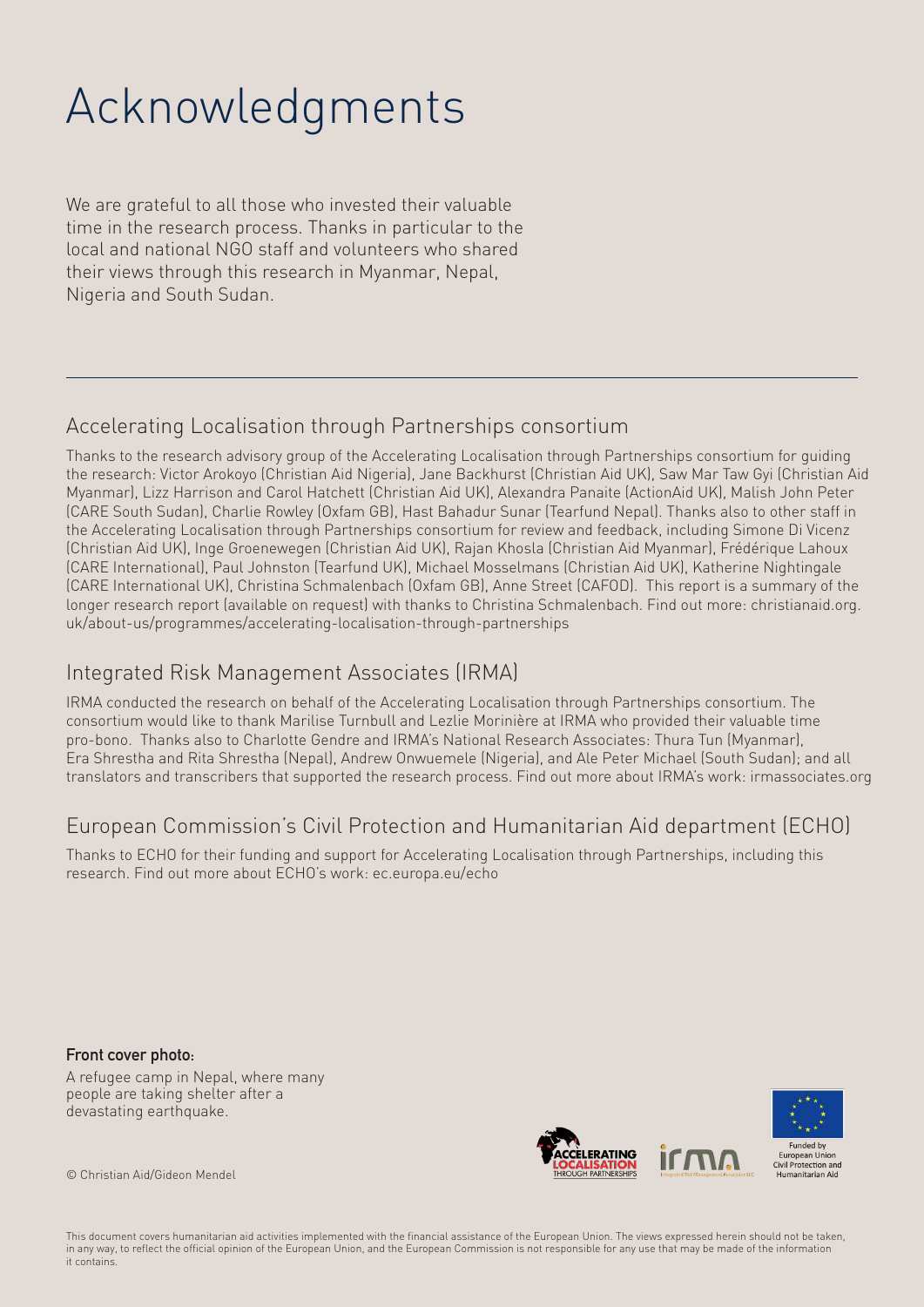## **Contents**

| <b>Acknowledgements</b>                                                                         | $\overline{2}$ |
|-------------------------------------------------------------------------------------------------|----------------|
| <b>Executive Summary</b>                                                                        | 5              |
| <b>Introduction</b>                                                                             | 7              |
| <b>Methodology</b>                                                                              | 9              |
| <b>Findings</b>                                                                                 | 11             |
| 3.1 The position of local and national NGOs                                                     | 11             |
| 3.2 Participation in humanitarian coordination                                                  | 11             |
| 3.3 The quality of partnerships between INGOs and NGOs                                          | 12             |
| 3.4 Core Capabilities and Resources                                                             | 12             |
| 3.5 Values, Principles and Standards                                                            | 18             |
| <b>3.6 External Elements</b>                                                                    | 20             |
| <b>Conclusions and recommendations</b>                                                          | 23             |
| <b>Annexes</b>                                                                                  | 27             |
| Annex 1: Key references and more reading                                                        | 27             |
| Annex 2: Template for action plan to assess progress on,<br>and pilot, research recommendations | 29             |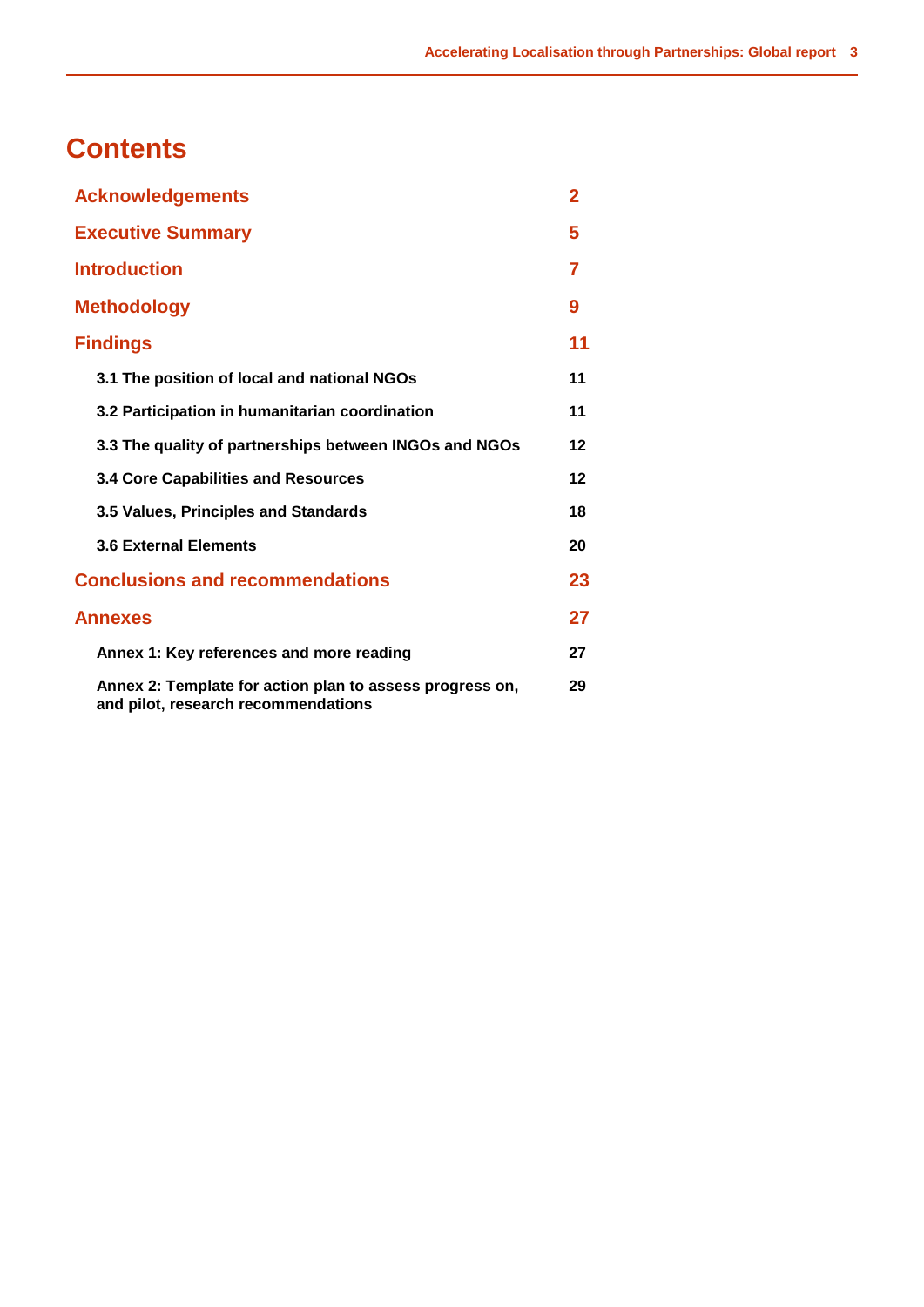# **List of Acronyms**

| <b>CSO</b>    | Civil society organisation                                             |
|---------------|------------------------------------------------------------------------|
| <b>CHS</b>    | Core Humanitarian Standard on Quality and Accountability               |
| <b>DRR</b>    | Disaster risk reduction                                                |
| <b>ECHO</b>   | European Commission's Civil Protection and Humanitarian Aid department |
| <b>HCT</b>    | Humanitarian Country Team                                              |
| HR            | Human resources                                                        |
| <b>INGO</b>   | <b>International NGO</b>                                               |
| <b>L/NNGO</b> | Local and National NGO                                                 |
| <b>MEAL</b>   | Monitoring, Evaluation, Accountability and Learning                    |
| <b>NGO</b>    | Non-governmental organisation                                          |
| <b>OCHA</b>   | UN Office for the Coordination of Humanitarian Affairs                 |
| UN            | <b>United Nations</b>                                                  |

Suggested reference:

Christian Aid, CARE, Tearfund, ActionAid, CAFOD, Oxfam (2019) *Accelerating Localisation through Partnerships: Recommendations for operational practices that strengthen the leadership of national and local actors in partnership-based humanitarian action.*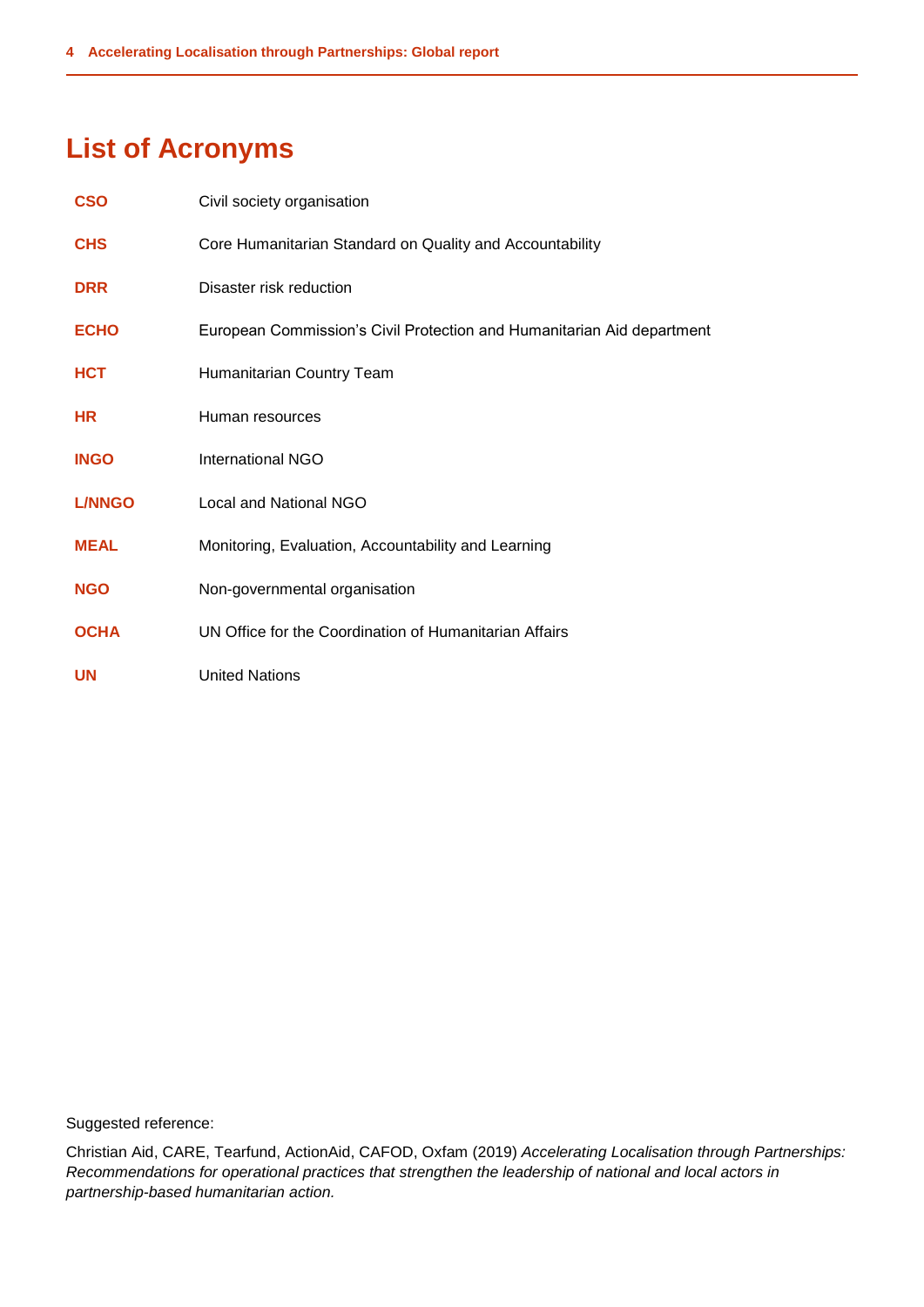## **Executive summary**

This research was commissioned by the *Accelerating Localisation through Partnerships* programme – a multiagency consortium programme funded by the European Commission's Civil Protection and Humanitarian Aid department (ECHO) over two years (2017-2019) – to establish what operational elements of partnerships between local, national and international NGOs are most likely to foster localisation of humanitarian action.

The research was underpinned by a mixed methods approach using qualitative and quantitative data collection approaches. In-depth consultations were conducted in three locations in four countries: Myanmar, Nepal, Nigeria and South Sudan. Sampling was such that a wide diversity of local and national NGOs were invited to participate in the in-depth discussions to ensure different areas of thematic, geographic and other focuses were represented. In total, more than 350 NGOs were consulted for this research; 85% of which were local or national NGOs.

The findings reflect experiences from a rich diversity of local and national NGOs across four countries with very different humanitarian contexts, and provide valuable insights that can assist humanitarian organisations in ensuring partnership practices accelerate localisation of humanitarian action. Partnerships, were only perceived as genuine partnerships by around one-quarter of survey respondents, with international NGOs (INGOs) perceiving them as equitable more so than local and national NGOs (L/NNGOs) by a small margin; 27% in comparison to 24% respectively. However, 80% of survey respondents believed these same partnerships to be 'very' or 'moderately' instrumental in meeting the needs of crisis-affected people in disaster response operations. One-third of survey respondents believe there is a better pathway to strengthen national and local NGO leadership in humanitarian action than through partnerships; the majority highlighted capacity building as an alternative approach. Understanding of localisation seems to be high, but clarity on the Grand Bargain commitments is low at only 22% of survey respondents who reported being 'very clear' on these.

The findings are relevant for NGOs already working, or planning to increase their work, through partnerships, as well as agencies funding humanitarian response – in particular signatories of the Grand Bargain – and those involved in humanitarian coordination mechanisms. L/NNGOs believe their own organisations have only limited influence on humanitarian decision-making with donors and United Nations (UN) agencies.

The four core organisational capabilities which were identified as the most important for effective partnerships were: Project design, planning and management; Monitoring, Evaluation, Accountability and Learning (MEAL); Financial management and reporting; and Human resources (HR) management. Examples of partnership practices which are most and least conducive to localisation are outlined in the report with relation to each of these four core organisational capabilities. Findings from discussions on the importance of coordination, fundraising, advocacy, capacity building and organisational development, and safety and security management in partnerships are also outlined. Core values and principles highlighted as the most important areas partners can add value in partnerships were related to: humanitarian principles, programme quality, trust and respectful behaviour, and accountability to affected population. Many examples of partnership practices which are least conducive to localisation reflect a lack of trust and respect.

The following areas were identified as areas where civil society organisations and national and local NGOs add value to partnerships, and they should start to, or continue to, play an important leadership role in these areas: HR management, advocacy and identifying capacity strengthening needs. International NGOs add value to partnerships by contributing fundraising capability, technical expertise and providing capacity strengthening support. Areas which all agencies add value included: project design, planning and management, MEAL, financial management, and coordination. These differences in added value helps to map the new roles that NGOs may play in humanitarian responses which are truly localised. Findings suggest longer-term partnerships between INGOs and L/NNGOs reflect partnership practices most conducive to localisation.

Eleven key recommendations emerged from the research including: Jointly review research findings and recommendations; Identify external factors restricting localisation through partnerships; Review partnership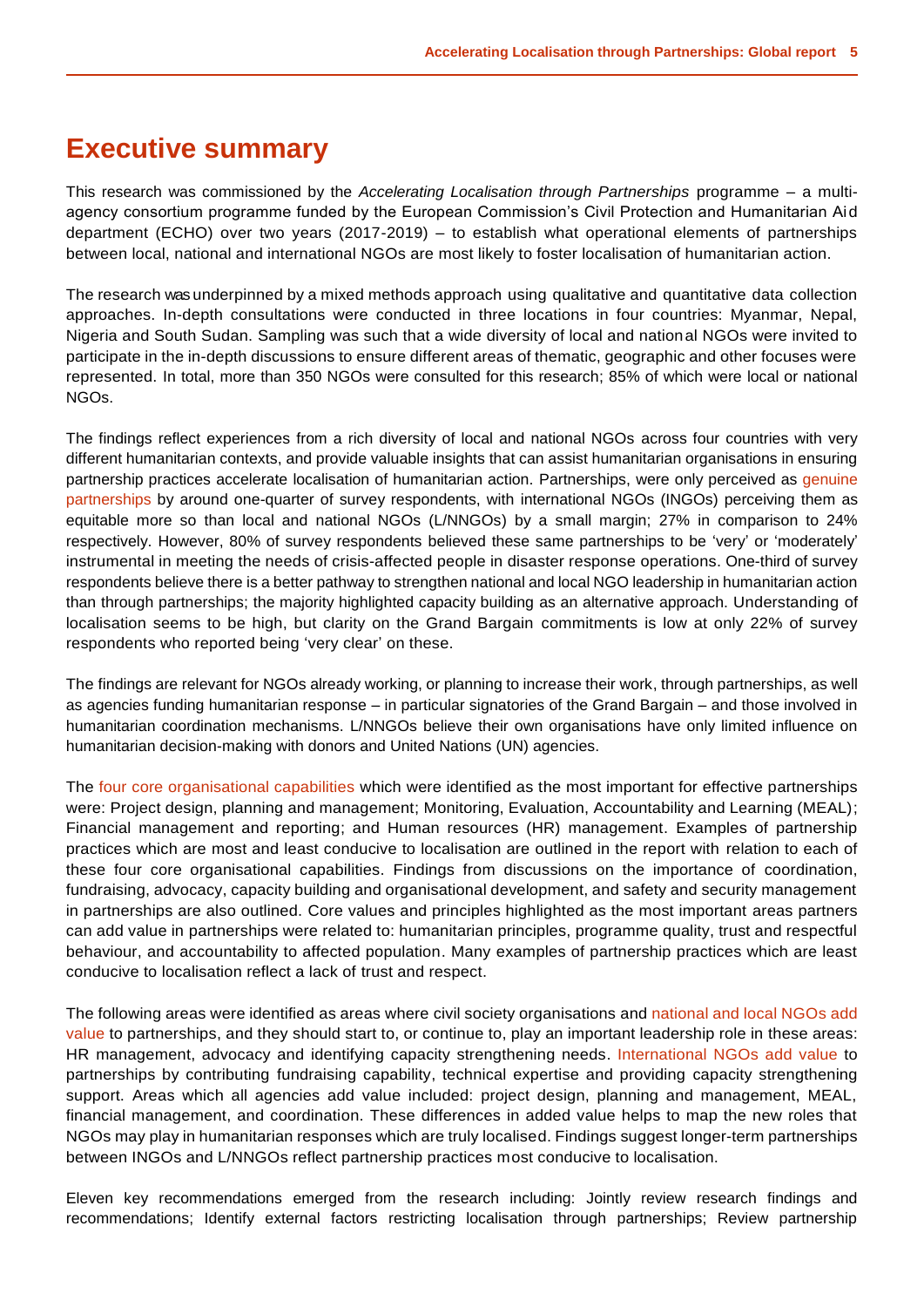agreements; Assess capacity strengthening needs of local and national actors; Assess capacity building skills of international actors; Support organisational / policy development; Hold discussions around understanding of humanitarian principles; Invest in disaster preparedness and risk reduction; Hold frank discussions on direct access to funding; Support linkages and understanding between local actors and donor agencies; Support local and national organisations to be financially sustainable. More details are provided in the Conclusions and recommendations section of the report which you are urged to read.

Four country research reports are also available which give more details on the country-specific findings from Myanmar, Nepal, Nigeria and South Sudan.

The *Accelerating Localisation through Partnerships* consortium members will be testing these recommendations in a pilot phase; learning from which will inform Localisation Frameworks for Myanmar, Nepal, Nigeria and South Sudan, and a global Pathways to Localisation report. The consortium is keen to hear from organisations and agencies with feedback or learning from their own experiences of implementing these recommendations.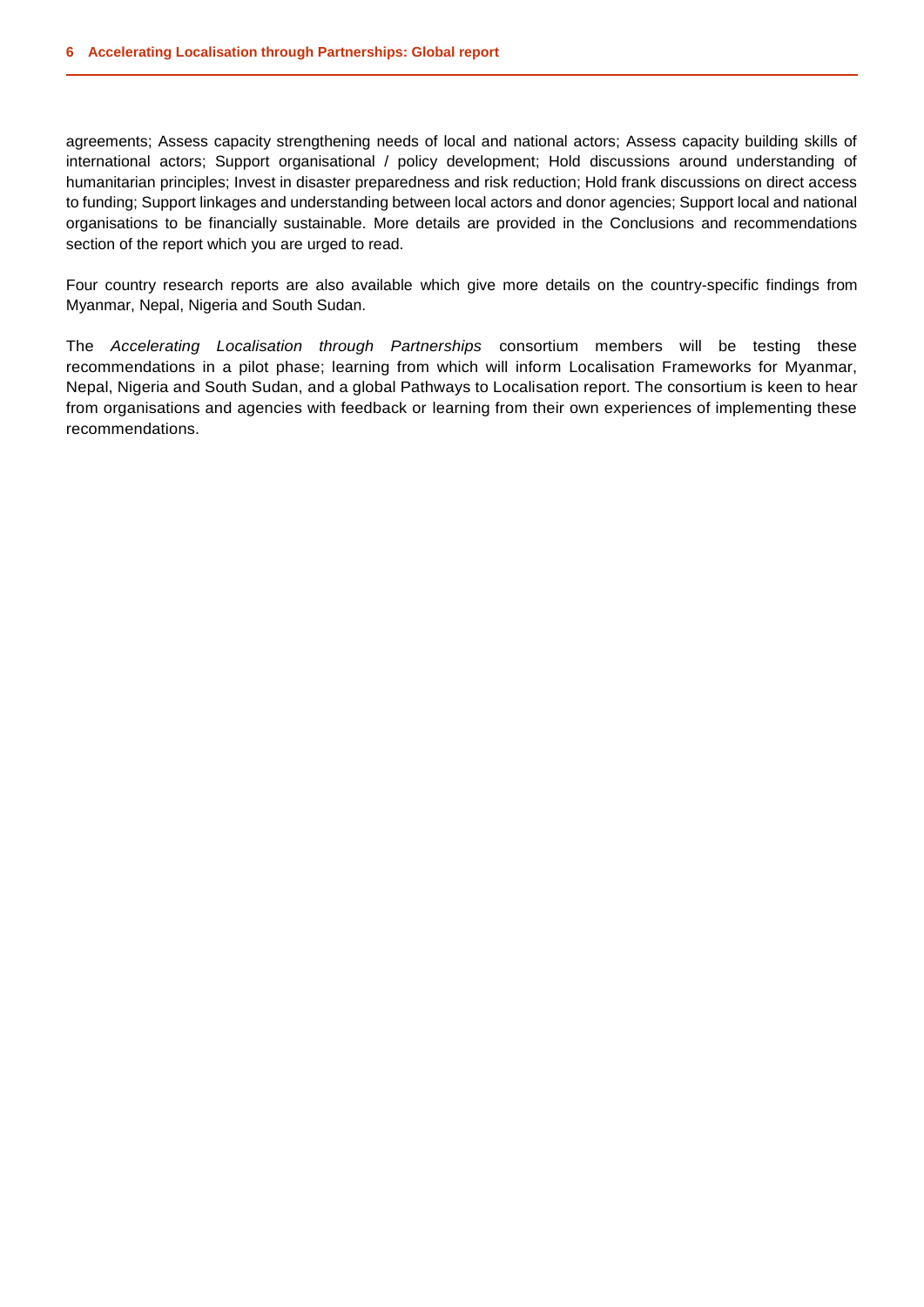## **Introduction**

#### **1.1 Background**

The essential role of local and national actors in humanitarian response has long been upheld in the humanitarian sector's key standards and codes, such as the Code of Conduct for International Red Cross and Red Crescent Movement and NGOs in Disaster Relief, Sphere standards, and the Core Humanitarian Standards on Quality and Accountability (CHS). In recent years, the *Missed Opportunities* series of reports<sup>1</sup> has documented partnership experience with local actors in several humanitarian response programmes, providing insightful positions in support of the localisation of aid and humanitarian partnership. More recently, commitments to increase direct funding to, and improve partnerships with, local and national actors were predominant themes in discussions at the World Humanitarian Summit (WHS) in 2016, and in the Agenda for Humanity<sup>2</sup> (2016), the Grand Bargain<sup>3</sup> (2016), and the Charter for Change<sup>4</sup> (2015).

Since the WHS, hundreds of reports have been written on the subject of localisation – but very few on partnership practices in relation to localisation. Fewer still on the operational or practical partnership practices which can make up a partnership model. This research primarily focused on the capacities, resources and added value of each partner in humanitarian partnerships, rather than the relationship between partners. Partnership relationships have been studied in the *Missed Opportunities* series of research reports. Therefore, the key research question explored in this research is:

#### **What operational elements of partnerships between NNGOs and INGOs are most likely to foster (effective, relevant, efficient, etc.) localisation of humanitarian action?**

The research was commissioned by the *Accelerating Localisation through Partnerships* programme, a multiagency consortium – ActionAid, CAFOD, CARE, Christian Aid, Oxfam and Tearfund – programme funded by the European Commission's Civil Protection and Humanitarian Aid department (ECHO) over two years (2017- 2019).

The research was conducted by an independent consultancy, Integrated Risk Management Associates (IRMA) through national researchers and guided by national steering committees and existing NGO Forums in the four programme focus countries: Myanmar, Nepal, Nigeria and South Sudan. *Accelerating Localisation through Partnerships* consortium agencies have committed to piloting the recommendations that have been identified in the country-specific research reports.

This report summarises the key findings and recommendations from the four national research reports. The recommendations, while not necessarily relevant for all actors, nevertheless provide a guide that can help agencies identify and prioritise recommendations to pilot in operational practice, based on a comprehensive evidence base. At the very least, the findings and recommendations can be the starting point for conversations between partners.

#### **1.2 Definitions**

It must be acknowledged that there is no consensus in the humanitarian sector around the definitions of the key concepts under discussion here. The researchers adopted the following working definitions for the purpose of the research:

- **Local NGO or community-based organisation:** operating in one community or location within a country.
- **National NGO or community-based organisation:** operating across the whole country, but not outside.
- **International NGO (INGO):** operating in more than one country with country offices / country programmes.
- **Localisation**: local and national humanitarian actors increasingly empowered to take a greater role in the leadership, coordination and delivery of humanitarian preparedness and response in their countries.
- **Partnership:** the relationship between international humanitarian actors (especially international NGOs) and local and national actors (especially local and national NGOs), whereby the international actors work with, support and resource their local and/or national partners to design and implement humanitarian preparedness and response programming.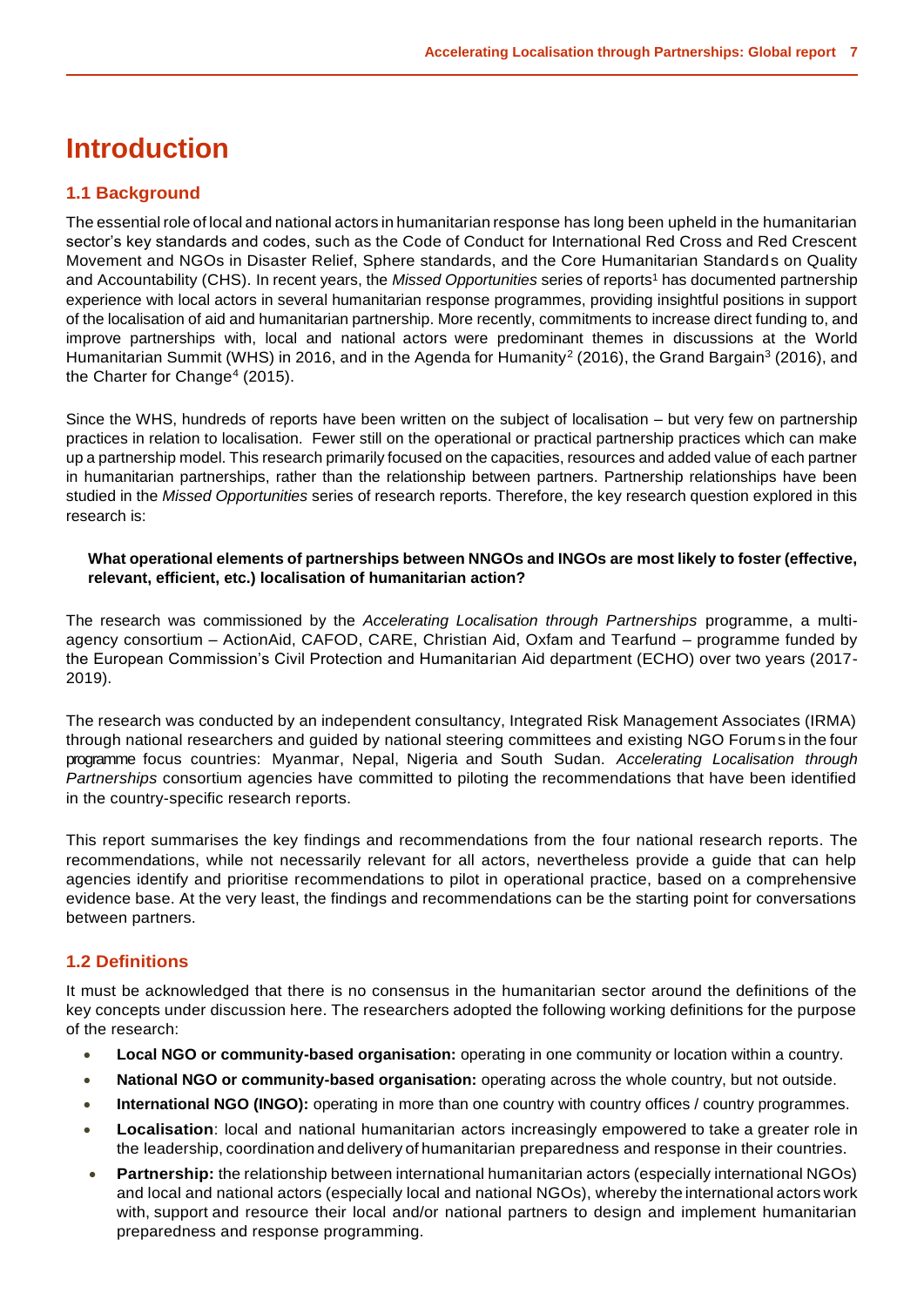Research participants from local and national NGOs (L/NNGOs) in in-depth consultations largely agreed with the definitions used by the researchers. Research participants emphasised the 'local ownership' of solutions to local needs as one of the key parts of any definition of localisation as highlighted in the quotation from a L/NNGO research participant in Nepal:

#### *"There should be leadership from the same local place, an organisation from the same local place and decision-making capacity and rights to make decisions. All this for saying 'localisation'. ..."*

Recent political changes in Nepal, designed to transfer power to local authorities, also appeared to influence participants' understanding of, and commitment to, the goal of localisation, thereby associating localisation of humanitarian action with wider governance issues.



*Women collect sacks of grain to give to communities who have fled from conflict in South Sudan.* Photo credit: © Andreea Campeanu

The term 'L/NNGO' is used throughout the report to reflect the voices of research participants who identified themselves as working or volunteering for local or national NGOs or community-based organisations. Where there were clear differences between what local or national actors were saying, these are highlighted. The term 'INGO' is used throughout the report to reflect the voices of research participants who identified themselves as working or volunteering for these organisations and/or reflecting what L/NNGO reflect participants were saying about them. In many cases, Red Cross and Red Crescent societies, United Nations agencies, and even in some cases donor or funding agencies, were called INGOs. Therefore, the terms 'INGO', 'international organisation', and 'international agency' are used inter-changeably in the report, and partnership practice examples and recommendations are relevant for INGOs, Red Cross and Red Crescent societies, and United Nations agencies alike.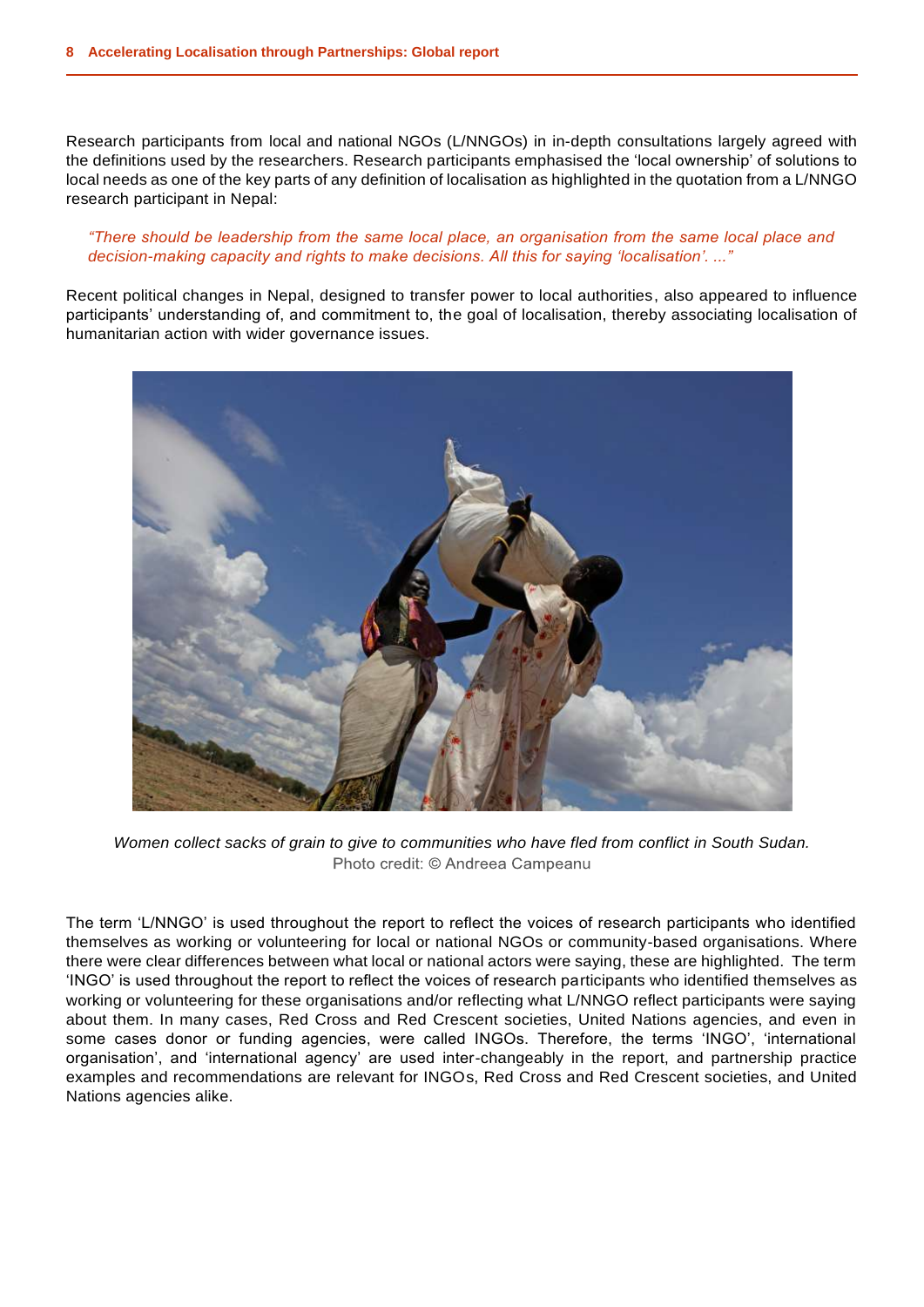## **Methodology**

The research was underpinned by a mixed methods approach, including classic qualitative (systematic literature review, focus group discussions and key informant interviews) and quantitative (survey) collection techniques. During the analysis phase, all sources of evidence were triangulated to identify and document convergent and divergent trends.

To guide the research, an analytical framework was developed that represented an idealised operating model of INGOs in humanitarian action. This framework was the foundation that directed the scope of the research, and included all the factors that contribute to an NGO operating model, i.e. an agency's capabilities and resources, values and principles, its unique identity ('added value'), as well as external factors. All the different research methods referenced this framework and thereby allowed cross-referencing and triangulation of findings for the research overall.

#### **2.1 Research locations**

The in-depth consultations as part of the research were conducted in three different contexts in each country – a total of twelve locations – identified in consultation with local and national NGOs (L/NNGOs) conducted during the design phase of the research, and selected in close coordination with the National Research Associates and Programme Coordinators, and approved by the consortium Research Advisory Group. The goal of the overall sampling process was to capture diversity of humanitarian crises types (e.g. natural and human-induced), phases of humanitarian action (e.g. response, preparedness, recovery), urban versus more remote locations, and other relevant distinctions depending on the context (e.g. operating in Government-controlled and opposition-controlled areas in South Sudan). The 12 locations and the humanitarian situation in each, is outlined in Table 1 below.

| <b>Myanmar</b>                                                                                                                                                                                                                       | <b>Nepal</b>                                                                                                                                                                                                                             | <b>Nigeria</b>                                                                                                                                                                                                                              | <b>South Sudan</b>                                                                                                                                                                                                                          |
|--------------------------------------------------------------------------------------------------------------------------------------------------------------------------------------------------------------------------------------|------------------------------------------------------------------------------------------------------------------------------------------------------------------------------------------------------------------------------------------|---------------------------------------------------------------------------------------------------------------------------------------------------------------------------------------------------------------------------------------------|---------------------------------------------------------------------------------------------------------------------------------------------------------------------------------------------------------------------------------------------|
| <b>Sittwe, Rakhine State:</b><br>Communal<br>violence<br>resulting in high levels of<br>displacement.                                                                                                                                | Dhading and surrounding<br>districts:<br>Severely affected by 2015<br>earthquakes<br>which<br>triggered landslides, and<br>resulted in destruction of<br>homes,<br>crops<br>and<br>infrastructure.                                       | Maiduguri, Borno State:<br>Protracted violence from<br>armed<br>insurgents<br>including suicide bomb<br>attacks resulting in high<br>levels of displacement in<br>and<br>host<br>camps<br>communities.<br>Humanitarian hub for the<br>area. | Wau, Wau State:<br>Protracted armed conflict<br>and violence, resulting in<br>high<br>levels<br>0f<br>displacement<br>in camps<br>food<br>and<br>insecurity.<br>Humanitarian hub for the<br>area.                                           |
| Myitkinya, Kachin State:<br>Armed conflict between<br>military and armed ethnic<br>organisations resulting in<br>levels<br>high<br>οf<br>displacement.<br>Restricted<br>humanitarian<br>access.<br>Humanitarian hub for the<br>area. | Dhanusa and surrounding<br>districts:<br>Heavy monsoon rains in<br>2017 triggered flash floods<br>landslides,<br>and<br>and<br>resulted in destruction of<br>homes.<br>and<br>crops<br>infrastructure,<br>and<br>temporary displacement. | Jos, Plateau State:<br>Communal clashes<br>and<br>herder-farmer<br>conflict<br>resulting in high levels of<br>displacement.<br>Humanitarian hub for the<br>area.                                                                            | Bor, Jonglei State:<br>Severe levels of armed<br>conflict<br>violence,<br>and<br>humanitarian<br>restricted<br>access, and incidences of<br>flooding, resulting in high<br>levels of displacement in<br>and<br>food<br>camps<br>insecurity. |
| Magway, Magway Region:<br>Heavy monsoon rains and<br>recurring floods resulting<br>temporary<br>in.<br>food<br>displacement,<br>insecurity<br>water<br>and<br>shortage.                                                              | Kathmandu:<br>Humanitarian and<br><b>NGO</b><br>hub.                                                                                                                                                                                     | Abuja:<br>Humanitarian and NGO<br>hub.                                                                                                                                                                                                      | Juba:<br>Humanitarian and NGO<br>Protracted<br>hub.<br>armed<br>conflict<br>violence<br>and<br>resulting in high levels of<br>displacement in camps in<br>and around the city.                                                              |

#### *Table 1: Research locations*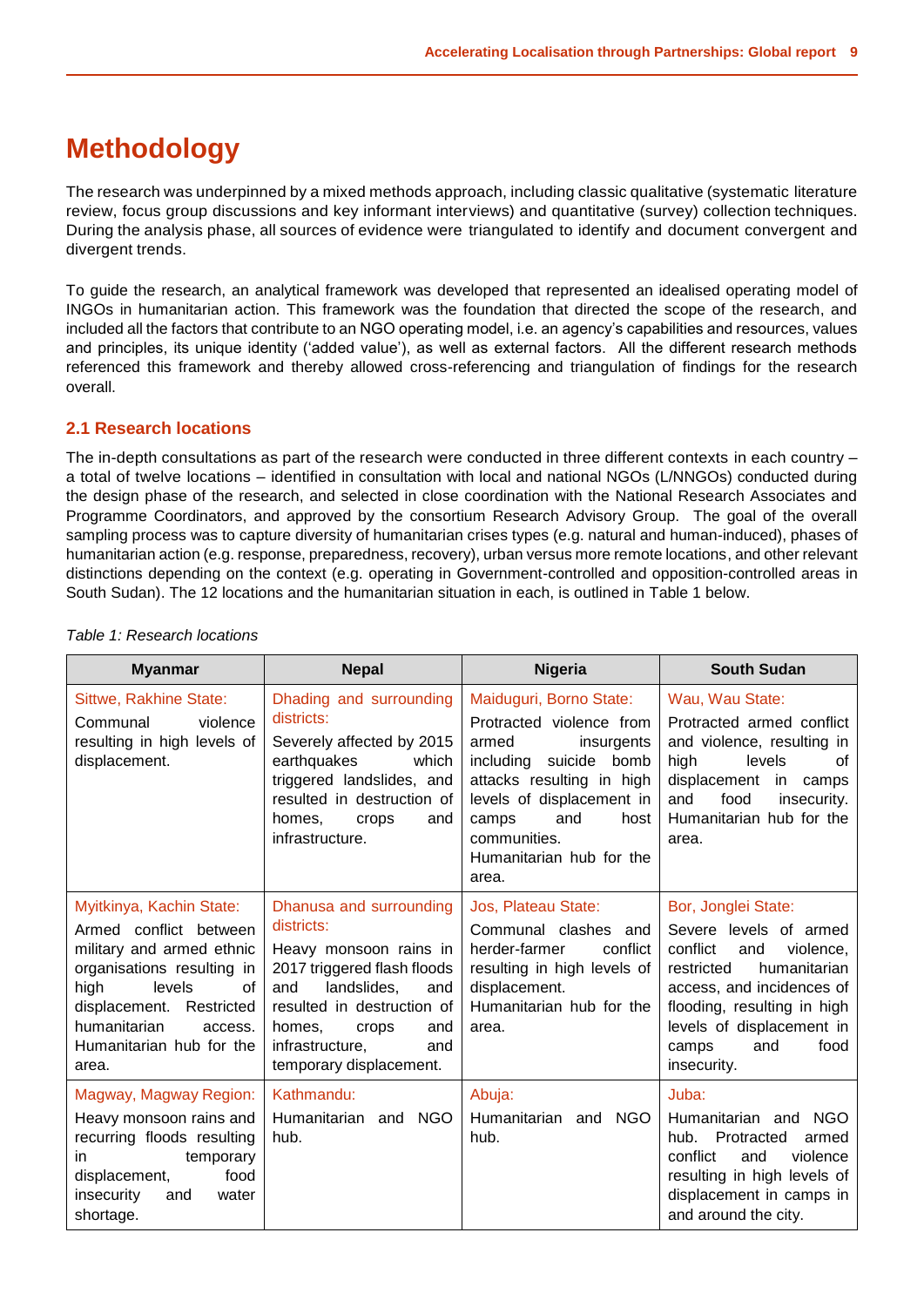#### **2.2 Quantitative: Survey**

All actors (L/NNGO, INGO, UN or government partners and donors) were also invited to complete a survey. The survey was designed on Kobo Toolbox and also forms a baseline for the *Accelerating Localisation through Partnerships* Programme. The survey was made available online and offline in English, Myanmar language and Nepali; for low-bandwidth environments, print and enter-in-document versions were also disseminated and shared in all languages. Altogether 168 respondents completed the survey from across Myanmar, Nepal, Nigeria, South Sudan and beyond; 75% (126) of them representatives of local or national NGOs.

#### **2.3 Qualitative: In-depth consultations**

In each context, between 10 and 20 L/NNGOs were invited to participate in a focus group discussion; a total of 12 were conducted in the locations outlined in Table 1. A sample of L/NNGOs was selected to ensure diversity: to include at least one organisation with no experience of working in partnership with another NGO in humanitarian action, at least one women-led organisation, and organisations from different networks/consortia and/or focusing on specific marginalised groups (e.g. persons with disability, marginalised or excluded groups). A few L/NNGOs invited to participate in focus group discussions were existing or previous partners of one or more of the *Accelerating Localisation through Partnerships* consortium members, but the majority were not. Therefore, the research findings are not a direct reflection of partnership quality of the consortium members and their partners.

Following on from the focus group discussion in each context, L/NNGOs that reported unique or interesting actions or partnerships and other relevant humanitarian actors – including INGOs, UN and donors – were invited to participate in key informant interviews; many who were requested for interview chose to complete the online survey instead of taking part in an interview. A total of 63 key informant interviews were conducted across the four countries. These included representatives from different organisational departments/divisions within eight L/NNGOs, nine INGOs, eight local government authorities, three UN agencies, and two network/federations. A total of 143 L/NNGOs were consulted through the focus group discussions and the key informant interviews in the four countries, including 26 women-led organisations.

#### **2.4 Research Validation**

The results of the research were affirmed through a validation process. Five research validation workshops were conducted in the capital cities of each of the four countries, plus in Wau in South Sudan. This allowed a large group of humanitarian stakeholders to discuss the findings, check for accuracy, provide feedback, and confirm that the preliminary findings and recommendations resonated with their realities. Further validation was conducted through meetings and email exchanges sharing the preliminary findings, and were an opportunity to reach out beyond those who participated in the research. In total, 166 representatives of 149 NGOs, United Nations (UN), government, and donor agencies were involved in the validation process. In total, over 350 NGOs were consulted for this research; 85% of which were local or national NGOs.

#### **2.5 Research Limitations**

Although a wide range of voices were captured through the research, given the focus on local and national NGOs, some key humanitarian stakeholders are underrepresented in the research: funding, government and UN agencies. However, this research will be shared with these stakeholders and dialogue on how the findings and recommendations relate to them, will be discussed.

Other challenges the research encountered include, amongst others: poor bandwidth environments, translation challenges, and difficulties in navigating Kobo Toolbox. While Kobo Toolbox is recognised as a powerful remote data collection tool, there was limited remote support for problem solving. It is also important to highlight that, this research was not intending to reach enough organisations to make the findings statistically significant; there are thousands of organisations operating in the four focus countries, and so the sampling strategy aimed to reach a representative and diverse sample to allow for some extrapolation and generalisation as presented in this report.

Despite those challenges, the research has succeeded in presenting the views and experiences from a rich diversity of NGO voices in Myanmar, Nepal, Nigeria and South Sudan especially from local and national NGOs, whose voices are often not heard clearly enough in research conducted by INGOs. The research provides valuable insights into partnerships and beyond that can assist all humanitarian stakeholders in designing and co-creating strategies to accelerate localisation of humanitarian action.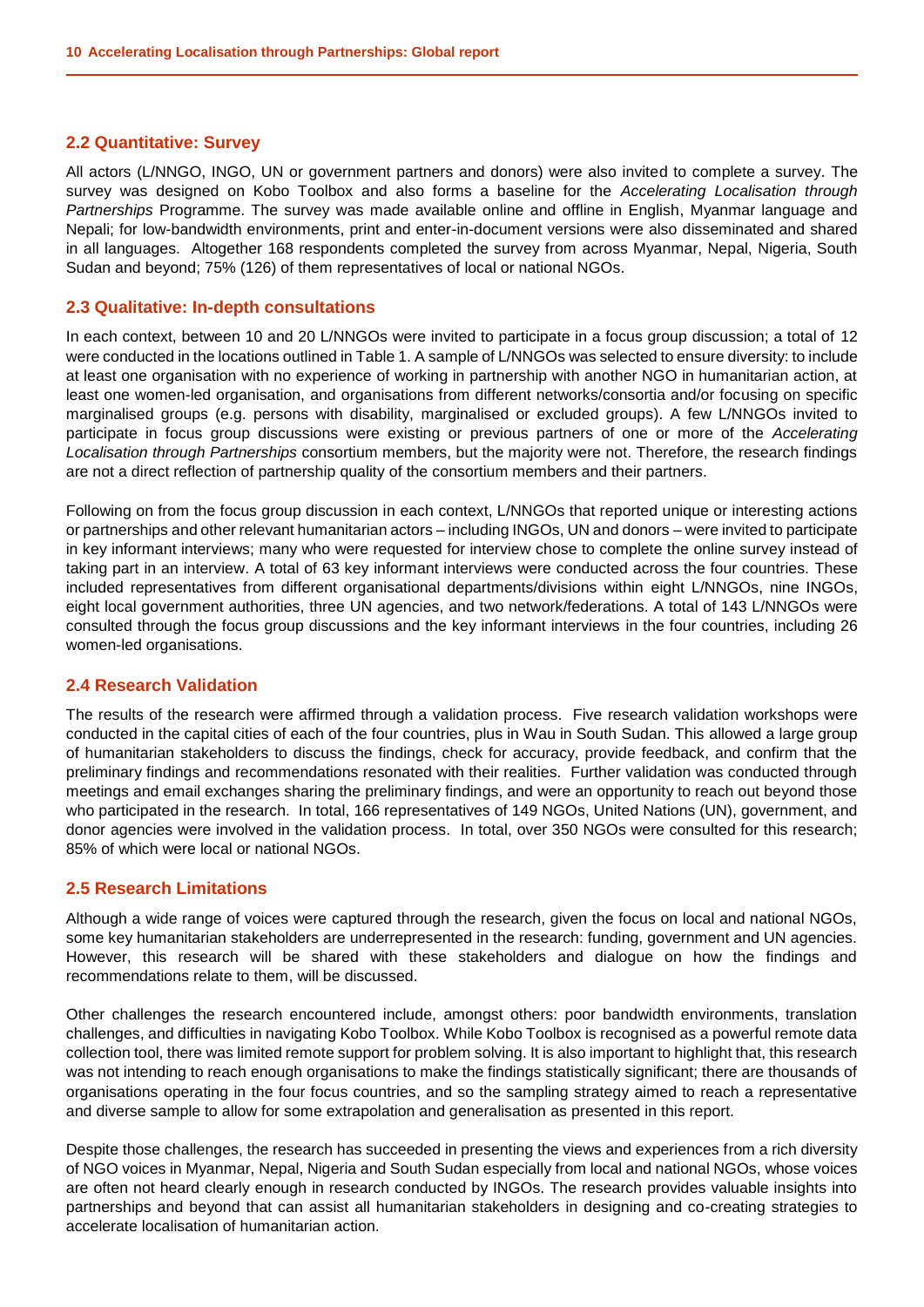# **Findings**

#### **3.1 The position of local and national NGOs**

When asked how well the international humanitarian system respects and promotes the role of local or national NGOs in managing and coordinating humanitarian response, only 29% of survey respondents answered 'good' – the other options being 'fair' and 'poor'. Over half of the survey respondents representing L/NNGOs (57%) also believed that their own organisations have only 'limited' or 'very limited' influence on humanitarian decision-making with donors and UN agencies. This lack of influence is felt most strongly by L/NNGOs in Myanmar and Nepal. See Graph 1 below for a breakdown of the responses.



*Graph 1: Perception of influence on humanitarian decision-making*

Survey respondents from all four countries believed the UN has the greatest influence on government and donor humanitarian funding decisions; 81% of survey respondents selected the UN in answer to this question in the survey (which allowed multiple responses), followed by 67% who selected INGOs. See Section 3.2 below on humanitarian coordination.

In all four countries, knowledge of the global debate and localisation agenda appears to be growing fast. Almost two-thirds of survey respondents reported confidence in explaining what 'localisation' means – saying they were 'absolutely confident' in explaining it to a colleague. Survey respondents in South Sudan reported more confidence than those in Myanmar and Nepal. However, knowledge and understanding of the Grand Bargain was very low across all four countries with only 22% of survey respondents saying they were 'very clear' on the Grand Bargain and its commitments; 12% of respondents said they did not know about the Grand Bargain 'at all'. Familiarity and understanding of the Grand Bargain was fairly similar across the 4 countries. Survey respondents who worked for international NGOs were far more likely to respond that their organisation's knowledge of the Grand Bargain was 'very clear' (40%) than national NGOs (13%) or local NGOs (20%). Indeed, only 5% of INGO respondents believed their organisation to have no knowledge 'at all'.

#### **3.2 Participation in international humanitarian coordination**

Although the majority of survey respondents reported attending humanitarian coordination meetings at least every quarter, there were quite significant variances across the scale of organisation and country. For example, 80% of local NGO and 72% of national NGO survey respondents reported attending these meetings at least every quarter in comparison to 95% of INGO respondents. Over 60% of respondents from Nepal, Nigeria and South Sudan reported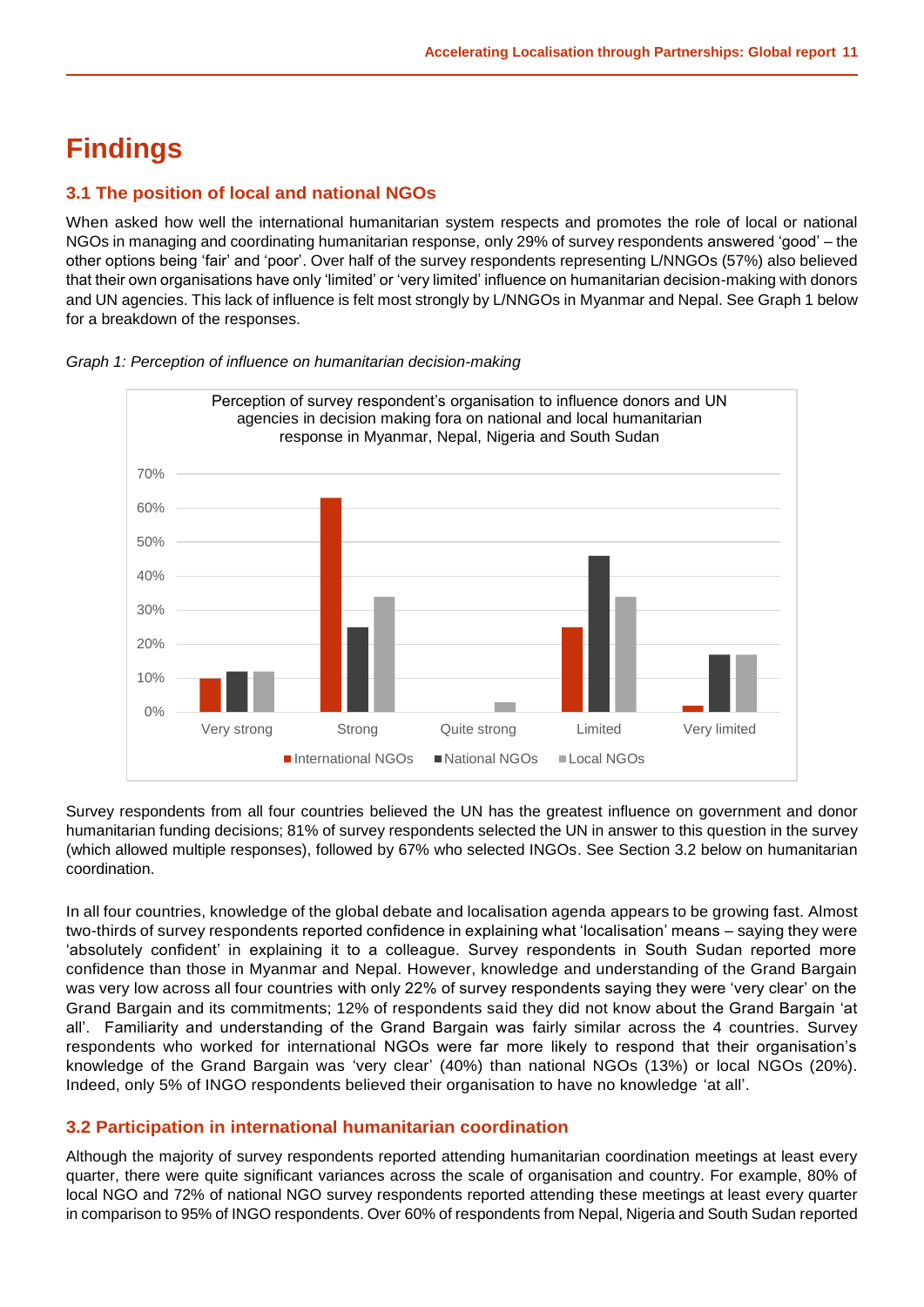consistently attending every meeting, in comparison to only 31% of respondents in Myanmar. The reasons given by those for not attending meetings regularly included meetings being conducted 'too far away' from them (40% of survey respondents who do not attend meetings), not knowing when or where the meetings are (20%), and having 'limited opportunity to contribute' (10%). See also 'Coordination' in Section 3.4 for findings from the in-depth consultations on this.

#### **3.3 The quality of partnerships between INGOs and NGOs**

The research did not set out to explore satisfaction with partnerships, nor attempt to analyse the effectiveness or sustainability of any partnerships mentioned. Nevertheless, the following findings are important considerations in discussions about INGO-L/NNGO partnerships and localisation.

Across the four countries, the majority of L/NNGO survey respondents (77%) said their organisation had experience working on a humanitarian response operation in partnership with an INGO. When asked to assess the quality of the partnership (using the definition in Section 1.2), local and national NGO survey respondents were more critical than INGO survey respondents. 24% of L/NNGO respondents qualified their partnerships as 'a genuine partnership', with an average of 35% saying the collaboration had 'many' or at least 'a few' qualities that reflect an equitable partnership. This is in comparison to 27% and 73% respectively for INGOs. A large majority (80%) of respondents thought that those same partnerships were 'very' or 'moderately' instrumental to meeting needs in the response operation.

For the majority of survey respondents, partnerships are the best pathway to localisation. However, close to one-third think there are better ways and identified alternative pathways to localisation; the majority of which centred around capacity development (without continued partnership). Other pathways suggested were advocacy, technical assistance, increasing direct access to donors, and 'learning by doing'.

#### **3.4 Core Capabilities and Resources**

#### *What are the core capabilities and resources most important to partnerships?*

Survey respondents were asked to identify the core capabilities and resources that were the most important to partnerships. Qualitative consultations were then used to elaborate on the results as participants in the in-depth consultations were requested to provide examples from their experiences of partnership practices that were most and least conducive to enabling localised humanitarian action against the top core capabilities and resources. The ranking varied across the four countries involved in the research, however, altogether four core organisational capabilities were ranked highest (in terms of frequency of mention) as being important for effective partnerships as follows:

- 1. Project design, planning and management
- 2. Monitoring, Evaluation, Accountability and Learning (MEAL)
- 3. Financial management and reporting
- 4. Human resources (HR) management

Project design, planning and management shared first place with MEAL, with 62% of survey respondents ranking these core organisational capabilities as one of the top 5 most important to partnerships. Financial management and reporting ranked in third place, and Human Resources (HR) management in forth with its importance highlighted by over 50% of survey respondents. L/NNGOs were consistent in their belief that the financial management and reporting capabilities of their own organisation were crucial for partnerships, but INGOs in three countries (Myanmar, Nepal, Nigeria) felt that their own organisation's financial management and reporting were an added value to partnerships, over their partner's capacity in the same area.

The following sections give more details of partnership practices which were deemed most and least conducive to localisation by the L/NNGO research participants under these top four organisational capabilities. Many practices, fit into more than one of the capabilities. Differences reflect the fact that local and national NGOs are not a homogenous group and have different levels of experience, capacity and frustration; as do their INGO partners.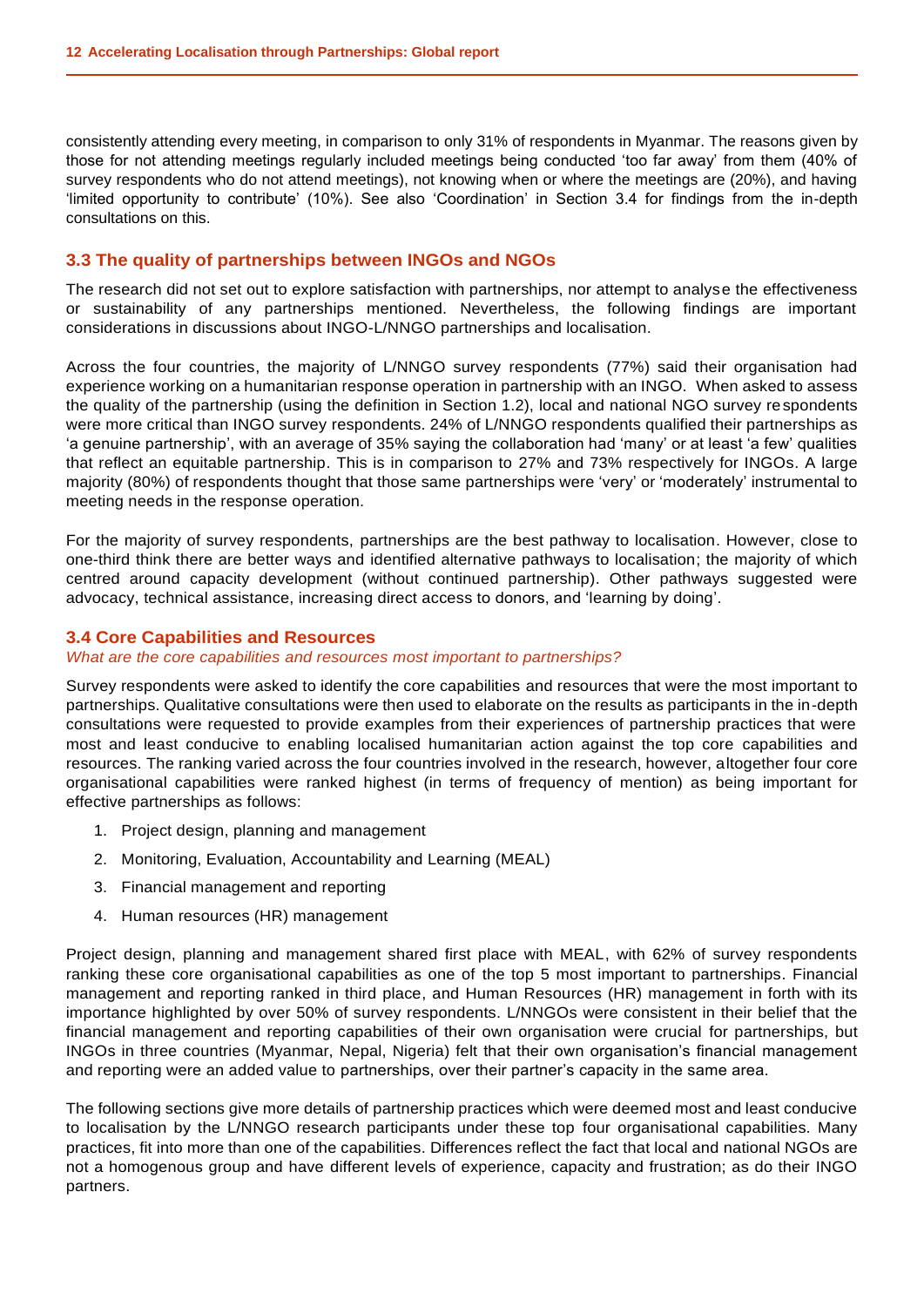| Partnership practices which are most conducive to<br><b>localisation</b> |                                                                                                                                                                                                                                                                                                                                                                                                        | Partnership practices which are least<br>conducive to localisation |                                                                                                                                              |
|--------------------------------------------------------------------------|--------------------------------------------------------------------------------------------------------------------------------------------------------------------------------------------------------------------------------------------------------------------------------------------------------------------------------------------------------------------------------------------------------|--------------------------------------------------------------------|----------------------------------------------------------------------------------------------------------------------------------------------|
|                                                                          | INGOs encourage L/NNGOs to design the project<br>and budget themselves or they co-design and<br>provide technical expertise on how to write a                                                                                                                                                                                                                                                          | ×                                                                  | L/NNGOs are treated as sub-contractors, given<br>tasks to execute but no role in project design or<br>management (Nepal).                    |
|                                                                          | proposal and/or on technical issues (Myanmar,<br>Nepal and South Sudan).<br>L/NNGOs are responsible for project design and<br><b>INGOs</b><br>responsible<br>for<br>monitoring<br>are<br>implementation of the project plan.<br>(Nepal and<br>Nigeria).<br>A steering committee with members from both<br>partners is established, to guide project planning and<br>x<br>implementation (South Sudan). | $\boldsymbol{\mathsf{x}}$                                          | L/NNGOs are not permitted to make changes in<br>the project design/plan after the project is<br>approved, even for people with special needs |
| $\checkmark$                                                             |                                                                                                                                                                                                                                                                                                                                                                                                        |                                                                    | (Myanmar).                                                                                                                                   |
|                                                                          |                                                                                                                                                                                                                                                                                                                                                                                                        | $\boldsymbol{\mathsf{x}}$                                          | INGOs make decisions on targeting / beneficiary<br>selection that create tension in communities,                                             |
| ✓                                                                        |                                                                                                                                                                                                                                                                                                                                                                                                        |                                                                    | affecting the L/NNGO's capacity to operate after<br>the humanitarian crisis (Nepal).                                                         |
|                                                                          |                                                                                                                                                                                                                                                                                                                                                                                                        |                                                                    | INGOs design the project alone, and the                                                                                                      |
| ✓                                                                        | L/NNGOs consult the local committees and groups<br>about intended activities and budgets before<br>communicating with the partner/donor (Myanmar).                                                                                                                                                                                                                                                     |                                                                    | L/NNGO partner has no input in the design<br>(Nigeria and Nepal).                                                                            |

#### **3.4.1 Project design, planning and management**

#### **3.4.2 Monitoring, Evaluation, Accountability and Learning (MEAL)**

| Partnership practices which are most conducive to                                                                                                                                                                                                                                                                                                                                                                                                                                                                                                                                                                                                                                                       | Partnership practices which are least                                                                                                                                                                                                                                                                                                                                                                                                                                                                                                     |
|---------------------------------------------------------------------------------------------------------------------------------------------------------------------------------------------------------------------------------------------------------------------------------------------------------------------------------------------------------------------------------------------------------------------------------------------------------------------------------------------------------------------------------------------------------------------------------------------------------------------------------------------------------------------------------------------------------|-------------------------------------------------------------------------------------------------------------------------------------------------------------------------------------------------------------------------------------------------------------------------------------------------------------------------------------------------------------------------------------------------------------------------------------------------------------------------------------------------------------------------------------------|
| <b>localisation</b>                                                                                                                                                                                                                                                                                                                                                                                                                                                                                                                                                                                                                                                                                     | conducive to localisation                                                                                                                                                                                                                                                                                                                                                                                                                                                                                                                 |
| Partners conduct joint monitoring<br>visits to<br>communities, providing opportunities for reflection<br>together on progress, obstacles and required<br>modifications (Nepal, South Sudan, Nigeria).<br>provided to L/NNGOs to develop<br>Support<br>appropriate MEAL systems, to ensure that goals are<br>realistic, and activities are aligned to achieve the<br>intended results (Nigeria).<br>INGOs provide MEAL training for L/NNGO staff<br>$\checkmark$<br>(Nigeria).<br>INGO acceptance that their L/NNGO partners can<br>$\checkmark$<br>identify appropriate project indicators (South<br>Sudan).<br>Responsiveness by the INGO to the monitoring<br>results shared by the L/NNGO (Myanmar). | International agencies develop budgets with no<br>x<br>costs for MEAL – see also: Financial<br>management and reporting (South Sudan).<br>INGOs provide templates for monitoring, telling<br>$\boldsymbol{\mathsf{x}}$<br>L/NNGOs what to report on, and focusing solely<br>on outputs (Nigeria).<br>INGOs or donors visit communities alone,<br>$\boldsymbol{\mathsf{x}}$<br>without L/NNGO staff, to collect data (Myanmar,<br>Nepal) and/or produce monitoring reports<br>without consultation with L/NNGOs (Myanmar,<br>South Sudan). |

#### **3.4.3 Financial management and reporting**

 $\mathbf{r}$ 

In response to the survey question 'What is the most important contribution an INGO can make through partnership to strengthen L/NNGO ability to lead humanitarian action and meet humanitarian needs?', the second most common answer (26% of survey respondents) included some element of funding or financial management support.

| Partnership practices which are most conducive to<br><b>localisation</b>                                                                                 |                           | Partnership practices which are least<br>conducive to localisation                 |
|----------------------------------------------------------------------------------------------------------------------------------------------------------|---------------------------|------------------------------------------------------------------------------------|
| INGOs encourage / allow their L/NNGO partners to<br>design/develop project budgets (South Sudan),<br>using an internal participatory approach (Myanmar), | $\boldsymbol{\mathsf{x}}$ | Lack of opportunity for L/NNGOs to participate<br>in budget development (Nigeria). |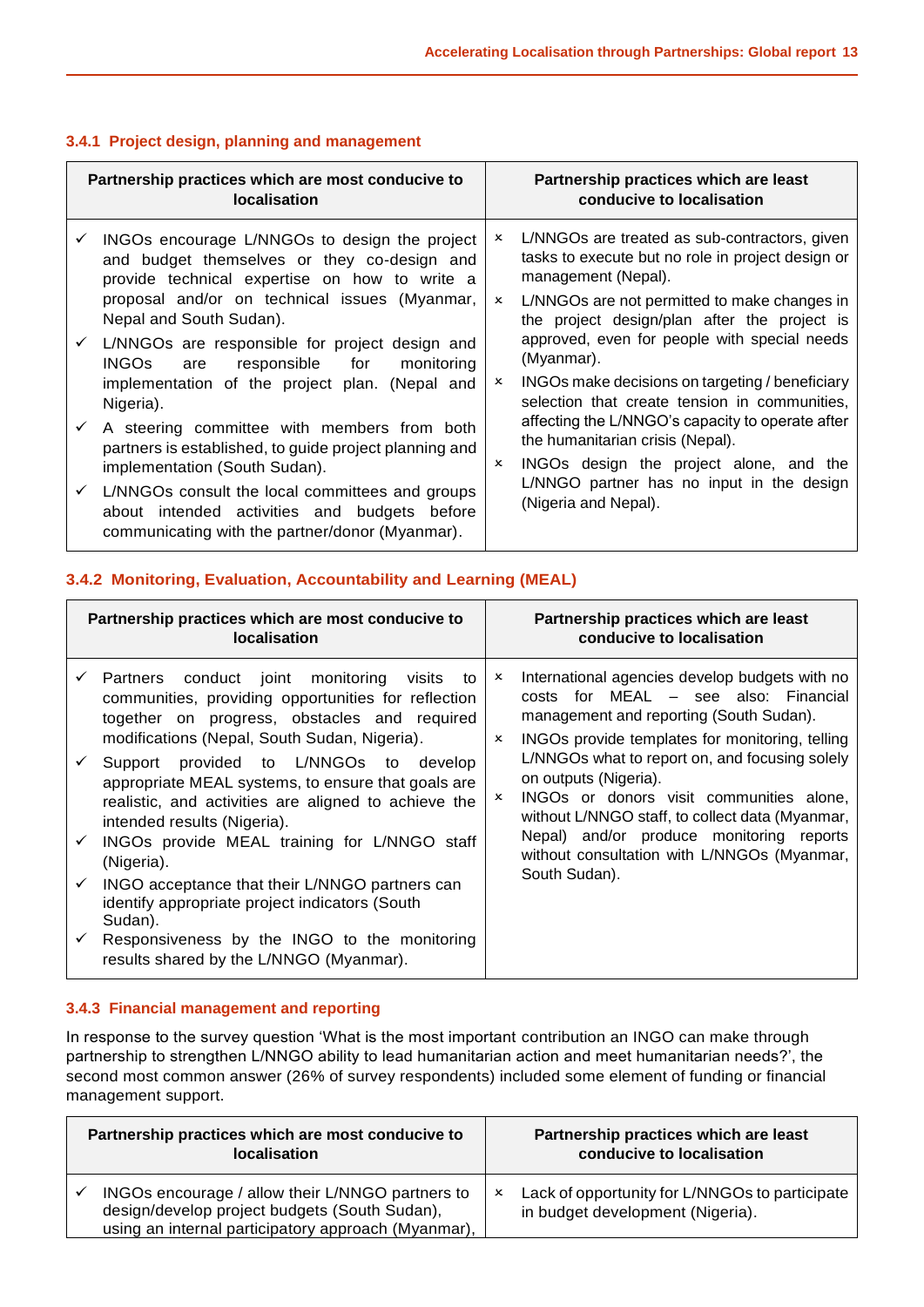| before submitting to INGO/donor (Nepal).<br>INGOs give L/NNGOs freedom to adjust the budget<br>as they see fit (while respecting the total amount of<br>funding available) (Nigeria).<br>Training and mentoring on financial management<br>such as accounting, compliance, tax regulations and<br>procurement (Nigeria) and on the use of accounting<br>and financial reporting tools and<br>processes<br>(Myanmar).<br>Regular but not unnecessarily complex financial<br>reporting to international agencies, through which<br>L/NNGOs gain practice (South Sudan).<br>Budgets include a line for L/NNGO overhead<br>expenses (e.g. office rent, utilities etc.), and for the<br>purchase of computers and office equipment<br>(Myanmar, Nepal, Nigeria) and other relevant assets<br>(Nigeria). | Budgets exclude, or do not cover, the indirect<br>×<br>costs of implementing the project, e.g. taxes,<br>insurance etc. (Nigeria, South Sudan).<br>Budgets do not include a line for relevant<br>$\boldsymbol{\mathsf{x}}$<br>L/NNGO assets such as computers and<br>vehicles (South Sudan).<br>$\mathbf{x}$<br>Delays in INGOs transferring funds, coupled<br>with pressure to deliver to schedule, which<br>can result in staff and volunteers subsidising<br>activities (Myanmar) and/or delays in paying<br>L/NNGO staff salaries which might result in<br>staff leaving to work for INGOs or the UN<br>(South Sudan).<br>Lack of transparency about the INGOs part of<br>x.<br>budget (Nepal).<br>INGOs develop budgets that do not include<br>x<br>funds for the institutional development of their<br>L/NNGO partners (Nigeria). |
|----------------------------------------------------------------------------------------------------------------------------------------------------------------------------------------------------------------------------------------------------------------------------------------------------------------------------------------------------------------------------------------------------------------------------------------------------------------------------------------------------------------------------------------------------------------------------------------------------------------------------------------------------------------------------------------------------------------------------------------------------------------------------------------------------|-----------------------------------------------------------------------------------------------------------------------------------------------------------------------------------------------------------------------------------------------------------------------------------------------------------------------------------------------------------------------------------------------------------------------------------------------------------------------------------------------------------------------------------------------------------------------------------------------------------------------------------------------------------------------------------------------------------------------------------------------------------------------------------------------------------------------------------------|

#### **3.4.4 Human Resources (HR)**

Nepali L/NNGOs felt strongly about their own value added in HR management in partnerships, but this was not an area highlighted by INGO partners. Only in Nigeria and South Sudan did L/NNGOs rank HR management as a core capability which their own organisations add value in partnerships and INGO survey respondents agreed. Below are some partnership practices highlighted by research participants as most and least conducive to localisation.

| Partnership practices which are most conducive to<br><b>localisation</b> |                                                                                                                                                                                                                                                                                                                                                                                                                                                                                                 |                                                                                     | Partnership practices which are least<br>conducive to localisation                                                                                                                                                                                                                                                                                                                                                                                                                                                                     |
|--------------------------------------------------------------------------|-------------------------------------------------------------------------------------------------------------------------------------------------------------------------------------------------------------------------------------------------------------------------------------------------------------------------------------------------------------------------------------------------------------------------------------------------------------------------------------------------|-------------------------------------------------------------------------------------|----------------------------------------------------------------------------------------------------------------------------------------------------------------------------------------------------------------------------------------------------------------------------------------------------------------------------------------------------------------------------------------------------------------------------------------------------------------------------------------------------------------------------------------|
| ✓                                                                        | international<br>Attempts to<br>keep<br>agency<br>and<br>local/national organisation salaries and benefits<br>within the same range (Nepal).<br>Provision of training on HR in emergencies to<br>support disaster preparedness (Nepal).<br>INGO support to L/NNGO partners to develop<br>appropriate internal procedures (Myanmar).<br>INGOs that allow NNGOs space to recruit according<br>to their needs, including duration of contracts, staff<br>profiles, salaries, etc. (all countries). | $\boldsymbol{\mathsf{x}}$<br>$\boldsymbol{\mathsf{x}}$<br>$\boldsymbol{\mathsf{x}}$ | INGOs dictate salaries of L/NNGO staff (Nepal)<br>and/or set budget for staff without consultation<br>with L/NNGOs, and so low that appropriate<br>recruitment is impossible, or staff leave to work<br>for INGOs or UN agencies - see also: Financial<br>management and reporting (South Sudan).<br>INGOs interfere in the disciplinary practices of<br>its partner (Nepal, Nigeria) including to influence<br>whether a L/NNGO staff member remains or is<br>dismissed (South Sudan).<br>INGOs 'poach' staff from L/NNGOs (Nigeria). |
|                                                                          |                                                                                                                                                                                                                                                                                                                                                                                                                                                                                                 | x                                                                                   | Over-reliance on the good will and funds of local<br>staff (Myanmar).                                                                                                                                                                                                                                                                                                                                                                                                                                                                  |

In addition to the most highly ranked organisational capabilities for partnerships outlined in the sections above, other core capabilities were ranked reasonably highly by a number of survey respondents, or discussed at length by indepth consultation participants. These were: coordination, fundraising, advocacy, capacity building and organisational development, and safety and security management. Technical expertise as a core organisational capability was not explicitly raised or discussed in detail in the in-depth consultations, but many examples of partnership practices conducive to localisation linked to areas such as capacity building, organisational development, and accountability to affected populations implicitly relate to some technical expertise. Examples of partnership practices that were most and least conducive to local and national NGOs taking a greater lead in humanitarian response are outlined below for these organisational capabilities.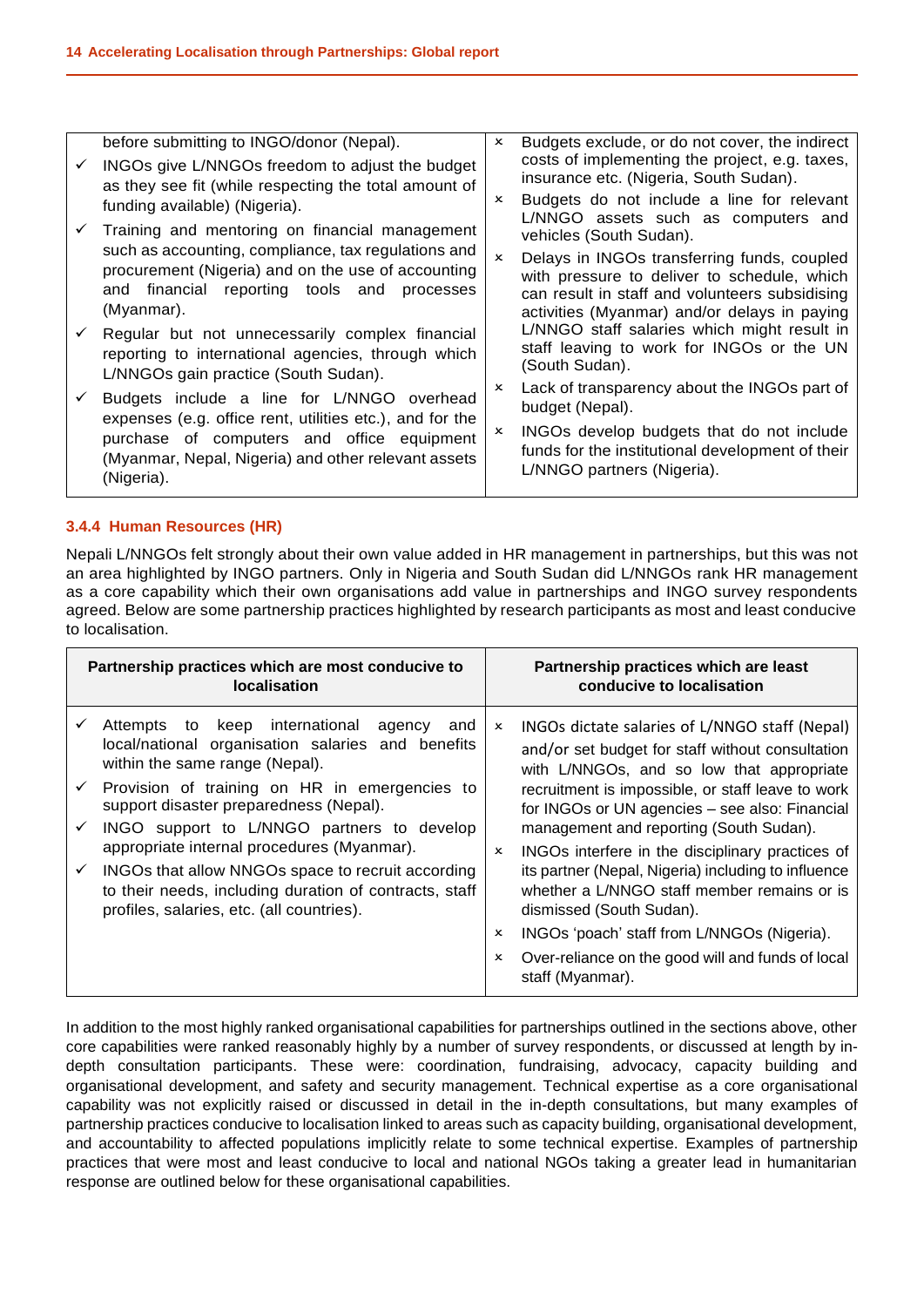#### **3.4.5 Coordination**

In South Sudan, discussions on coordination were largely around the formal humanitarian coordination mechanisms of the Humanitarian Country Team (HCT) and cluster system. Here, L/NNGO research participants highlighted their need to be invited to these cluster and other coordination meetings and their views listened to. However, perceptions of a lack of influence was seen across all countries with L/NNGO staff perceiving local and national organisations to have the least influence of all actors on government / donor humanitarian funding decisions. The majority of L/NNGO survey respondents also felt their organisations had only 'limited' or 'very limited' influence UN and donor agencies on local and national humanitarian response in humanitarian decision-making fora. See Section 3.2 related to these findings also. At the time of the research there was no national NGO membership of HCTs or very low representation: in Nigeria there were no national NGO members, only 2 national NGO members out of 24 in South Sudan's HCT, and 4 national NGO members out of 26 members in Myanmar's HCT. Perhaps as a result, L/NNGOs in South Sudan were keen to establish their own spaces – separate from the formal cluster system – for information-sharing and learning on humanitarian action. The following quotation from a research participant highlights some of the concerns.

*"While local and national NGOs are theoretically involved in the cluster system/working groups, few feel enabled/empowered to actively participate given the dominance of international actors; not just in the sense of international agencies, but especially the number of expatriates/foreigners who attend/facilitate."* 

In Nepal, humanitarian coordination mechanisms are led by the Government of Nepal, and supported by the UN Resident Coordinator's Office (UNRCO) as the UN Office for the Coordination of Humanitarian Affairs (OCHA) is not present here. Humanitarian actors in Nepal are hopeful that the recent changes in government structure and new legislation may see changes, as demonstrated in the quotation from a research participant in Nepal below.

#### *"With the enactment of constitution and Disaster Risk Reduction and Management Act, the local mechanisms are getting more active, authorised and responsible in comparison to the national platforms."*

Regular attendance at humanitarian coordination mechanism meetings was reportedly the lowest in Myanmar compared to the other three countries included in the research. Here coordination was perceived and interpreted much more broadly by L/NNGOs than in the other three research countries. L/NNGO research participants in Myanmar value the contributions of many different actors in humanitarian action, including volunteers, civil society organisations (CSOs), government, military, networks, national NGOs, international NGOs, donors and private philanthropists. As such, their examples of partnership practices which are conducive to localisation highlight multi-stakeholder approaches.

Below are some frequently mentioned partnership practices related to coordination, highlighting there are actions INGOs and other international organisations can take to improve on the findings outlined above. The role of the OCHA and other stakeholders with influence in the HCT and cluster system is also clear here.

| Partnership practices which are most conducive to<br><b>localisation</b>                                                                                                        |   | Partnership practices which are least<br>conducive to localisation                                                                                  |
|---------------------------------------------------------------------------------------------------------------------------------------------------------------------------------|---|-----------------------------------------------------------------------------------------------------------------------------------------------------|
| Partnerships in which international, national and<br>local NGOs and community-based organisations all<br>coordinate with each other, to ensure the greatest<br>reach (Myanmar). | x | INGOs' failure (deliberate or unintentional) to<br>mention L/NNGO partners and their roles when<br>participating in cluster meetings (South Sudan). |
| Multi-lateral partnerships / networks approach to<br>projects (Myanmar).                                                                                                        |   |                                                                                                                                                     |
| L/NNGOs are responsible for coordination with the<br>military present in the programme locations or<br>access routes (Myanmar).                                                 |   |                                                                                                                                                     |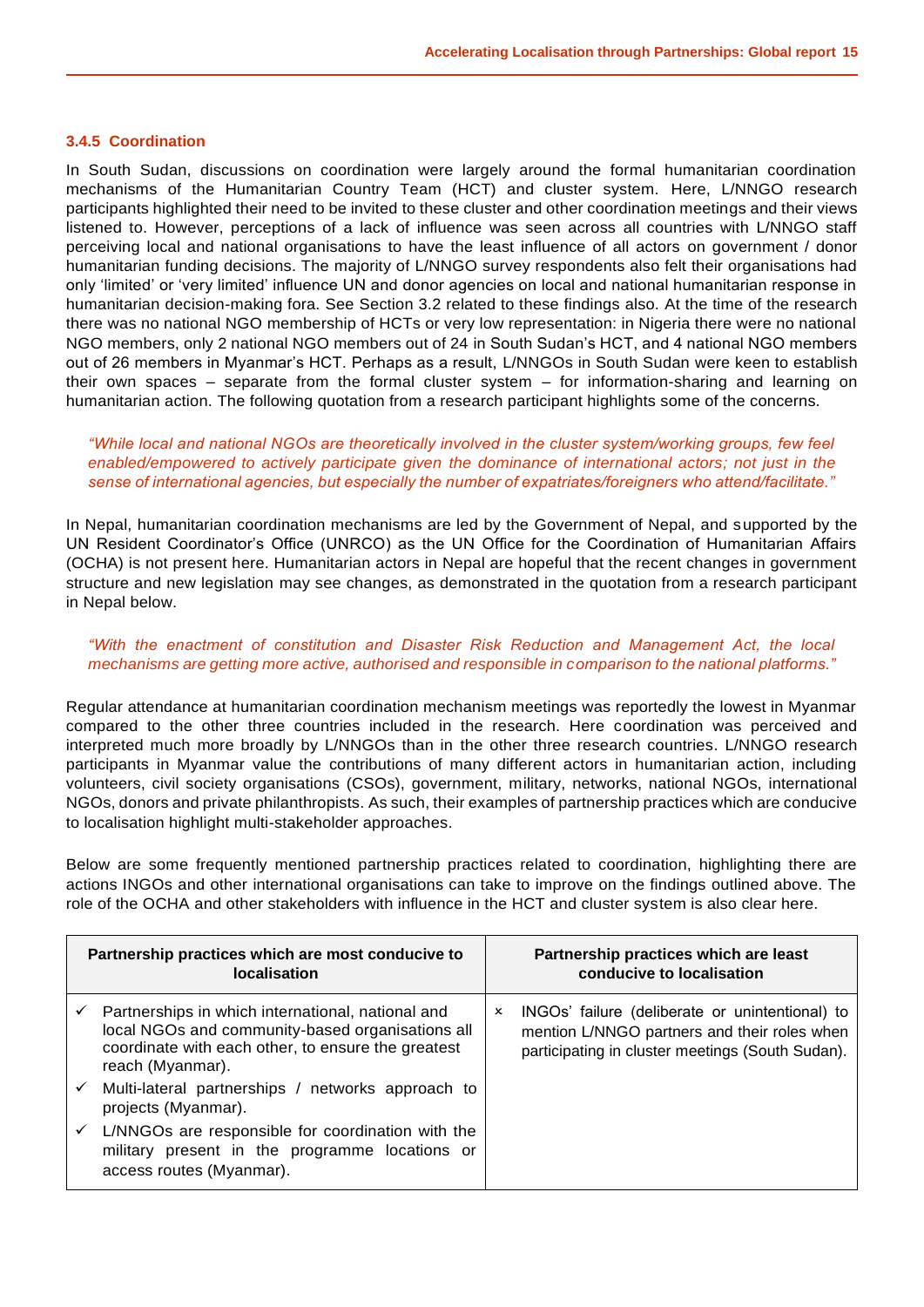#### **3.4.6 Fundraising**

Overall, fundraising was not ranked among the most important core organisational capabilities of partnerships by survey respondents, but funding or financial management support was mentioned by one-quarter of survey respondents as the most important contribution an INGO can make through partnership to strengthen L/NNGO ability to lead humanitarian action and meet humanitarian needs. Furthermore, the availability of humanitarian funds was selected frequently by survey respondents as one of the most important resources in partnerships.

In all four countries L/NNGO representatives discussed their wish to access donor funding directly, without the INGO as an intermediary. They also all raised the issue of their organisation's financial sustainability and mentioned the lack of income-generating capacity of their organisations as an impediment to their development and sustainability. Research participants requested support from international partners for income-generating initiatives or investment in assets such as offices/meeting spaces that generate rental income. Many of the partnership practices outlined by research participants below are not directly related to partnerships but are in fact related to donor and funding agency policies and practices. However, they are outlined below to highlight the most frequently discussed issues and most are relevant for international agencies that fund humanitarian response partners.

| Partnership practices which are most conducive to                                                                                                                                                                                                                                                                                                                                                                                                                                                                                                                                   | Partnership practices which are least                                                                                                                                                                                                                                                                                                                                                                                                                                                                                                                                                                                                                                                                             |
|-------------------------------------------------------------------------------------------------------------------------------------------------------------------------------------------------------------------------------------------------------------------------------------------------------------------------------------------------------------------------------------------------------------------------------------------------------------------------------------------------------------------------------------------------------------------------------------|-------------------------------------------------------------------------------------------------------------------------------------------------------------------------------------------------------------------------------------------------------------------------------------------------------------------------------------------------------------------------------------------------------------------------------------------------------------------------------------------------------------------------------------------------------------------------------------------------------------------------------------------------------------------------------------------------------------------|
| <b>localisation</b>                                                                                                                                                                                                                                                                                                                                                                                                                                                                                                                                                                 | conducive to localisation                                                                                                                                                                                                                                                                                                                                                                                                                                                                                                                                                                                                                                                                                         |
| $\checkmark$ L/NNGOs raise funds directly from national donors<br>(Nigeria) and/or member organisations.<br>$\checkmark$ National NGOs have a direct relationship with<br>donors (and no INGO intermediary) (Myanmar,<br>Nepal, Nigeria, South Sudan).<br>INGOs build L/NNGO's capacity in such a way that<br>$\checkmark$<br>they can raise and manage larger grants (Nigeria).<br>L/NNGOs raise funds through meeting space rental<br>$\checkmark$<br>or construction of a guest house that is used for<br>income generation, with support from international<br>agency partners. | L/NNGOs not able to fundraise from donors<br>$\boldsymbol{\mathsf{x}}$<br>without using the INGO as an intermediary<br>(Myanmar).<br>L/NNGOs rely only on their membership fees to<br>×<br>fund activities (Myanmar).<br>INGOs that carry out high visibility actions that<br>×<br>seem more about marking territory than<br>ensuring aid reaches the most vulnerable.<br>A continued emphasis on humanitarian<br>$\boldsymbol{\mathsf{x}}$<br>response especially by INGOs, instead of on<br>disaster risk reduction (DRR).<br>Donors adding another tier in the architecture by<br>x<br>engaging a private sector company as a<br>'contract manager' to engage with INGOs, who<br>partner with L/NNGOs (Nepal). |

#### **3.4.7 Advocacy**

Advocacy was not ranked among the most important core organisational capabilities of partnerships by survey respondents. But of those that did select it in their top 5 capabilities, 74% were national NGOs, suggesting that this is a more important capability for national NGOs than local or international NGOs.

| Partnership practices which are most conducive to                                                                                                                                                                                                                                                                             | Partnership practices which are least                                                                                                                                                            |
|-------------------------------------------------------------------------------------------------------------------------------------------------------------------------------------------------------------------------------------------------------------------------------------------------------------------------------|--------------------------------------------------------------------------------------------------------------------------------------------------------------------------------------------------|
| <b>localisation</b>                                                                                                                                                                                                                                                                                                           | conducive to localisation                                                                                                                                                                        |
| L/NNGOs use their local presence, relationships and<br>expertise to connect affected communities, INGOs<br>and government (Nepal).<br>National NGOs based in the capital partner with<br>working in humanitarian<br>INGOs<br>response,<br>contributing their specific experience to influence<br>national government (Nepal). | Uncoordinated advocacy at local/national and<br>$\boldsymbol{\mathsf{x}}$<br>international levels.<br>Lack of acknowledgement that advocacy is an<br>x<br>effective part of humanitarian action. |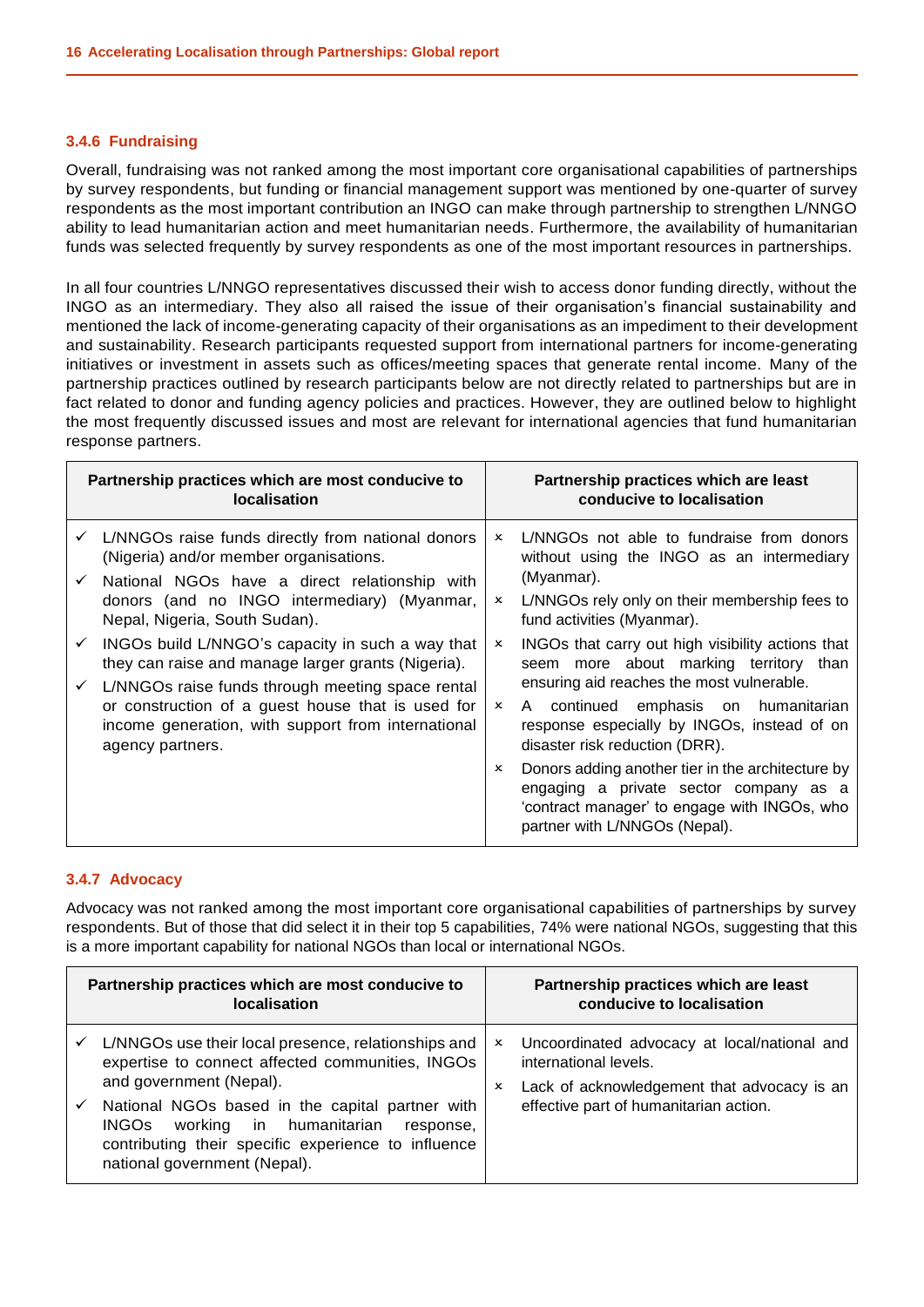#### **3.4.8 Capacity building and organisational development**

Survey results on capacity building and organisational development are inconsistent across the four countries. However, in response to the survey question 'What is the most important contribution an INGO can make through partnership to strengthen L/NNGO ability to lead humanitarian action and meet humanitarian needs?', the most common answer contained some type of capacity building or organisational development support (46%). These were also raised frequently during in-depth discussions, often in relation to other core capabilities. During in-depth consultations, discussions related to capacity building / strengthening and organisational development / institutional strengthening, and these terms were often used interchangeably. The importance of when capacity building support is provided was also highlighted, demonstrated by the following quotation from an INGO research participant.

*"The time for capacity building is before the disaster takes place…or ongoing in protracted crises. We need to relieve national / local partners of the pressure of learning whilst doing; implementing in the immediate aftermath of a disaster when financial and reputational risks are high, inhibits real partnership."*

It is fair to assume from the findings that there is a skills gap between reported capacity strengthening needs of L/NNGOs and provision from their INGO partners. It should not be assumed that people or organisations with expertise or experience in humanitarian operations have the necessary skills to be good trainers or mentors. Some internal assessment of capacity and organisational development skills is needed within INGOs, plus an assessment of the best approaches for effective capacity building.

| L/NNGOs conduct capacity self-assessment prior to<br>$\boldsymbol{\mathsf{x}}$<br>approval of funding by INGOs, to understand the<br>L/NNGO's strengths, needs and gaps, and provide<br>generating activities to improve<br>sustainability - see also: Fundraising.<br>tailored support.<br>The inclusion of a specific line/section for capacity<br>$\mathbf{x}$<br>building / organisational development in partnership<br>agreements and budgets.<br>project.<br>INGOs provide a comprehensive package of training<br>$\boldsymbol{\mathsf{x}}$<br>and mentoring in human resources, financial<br>logistics,<br>management,<br>procurement,<br>and<br>policy/procedures development.<br>$\boldsymbol{\mathsf{x}}$<br>International agencies show a clear intention to<br>$\checkmark$<br>adopt an advisory, backstopping or secondary role<br>once adequate capacity exists.<br>INGOs support income generating activities that will<br>boost L/NNGOs' financial sustainability - see also: | Partnership practices which are most conducive to<br><b>localisation</b> |  | Partnership practices which are least<br>conducive to localisation                                                                                                                                                                                                                                                                                                                                                                                                                                                                                                                |
|------------------------------------------------------------------------------------------------------------------------------------------------------------------------------------------------------------------------------------------------------------------------------------------------------------------------------------------------------------------------------------------------------------------------------------------------------------------------------------------------------------------------------------------------------------------------------------------------------------------------------------------------------------------------------------------------------------------------------------------------------------------------------------------------------------------------------------------------------------------------------------------------------------------------------------------------------------------------------------------------|--------------------------------------------------------------------------|--|-----------------------------------------------------------------------------------------------------------------------------------------------------------------------------------------------------------------------------------------------------------------------------------------------------------------------------------------------------------------------------------------------------------------------------------------------------------------------------------------------------------------------------------------------------------------------------------|
| INGOs support capacity building in DRR, to reduce<br>vulnerability to disasters through local agency in<br>disaster management.                                                                                                                                                                                                                                                                                                                                                                                                                                                                                                                                                                                                                                                                                                                                                                                                                                                                | Fundraising.                                                             |  | INGOs reluctant or unable to support L/NNGO<br>partner's need for business creation / income-<br>financial<br>Capacity building that is reliant on project<br>funding and therefore starts and stops with the<br>Training that is strictly limited to what is needed<br>to deliver the project rather than what is needed<br>to become a strong local humanitarian actor.<br>INGOs/donors will not allow the purchase<br>vehicles for the operation that could continue to<br>support the L/NNGO after the project ends (but<br>are willing to spend the same or more on rental). |

#### **3.4.9 Safety and security management**

The issue of safety and security management did not feature highly in survey responses or in-depth consultations. Local NGO survey respondents consider the added value of safety and security management capabilities of their partner more so than national and international NGO respondents. The majority of discussions around this topic came up when discussing access (or lack of access) to crisis-affected populations in remote or insecure locations. Survey respondents did not rank conflict and insecurity highly as an external influencing factor for humanitarian partnerships, overall just 10% did, which may explain the omission of safety and security management in discussions on partnerships.

However, the lack of mention of safety and security management is somewhat surprising given the research was conducted in two of the most dangerous countries for aid workers: South Sudan and Nigeria<sup>5</sup>. Safety and security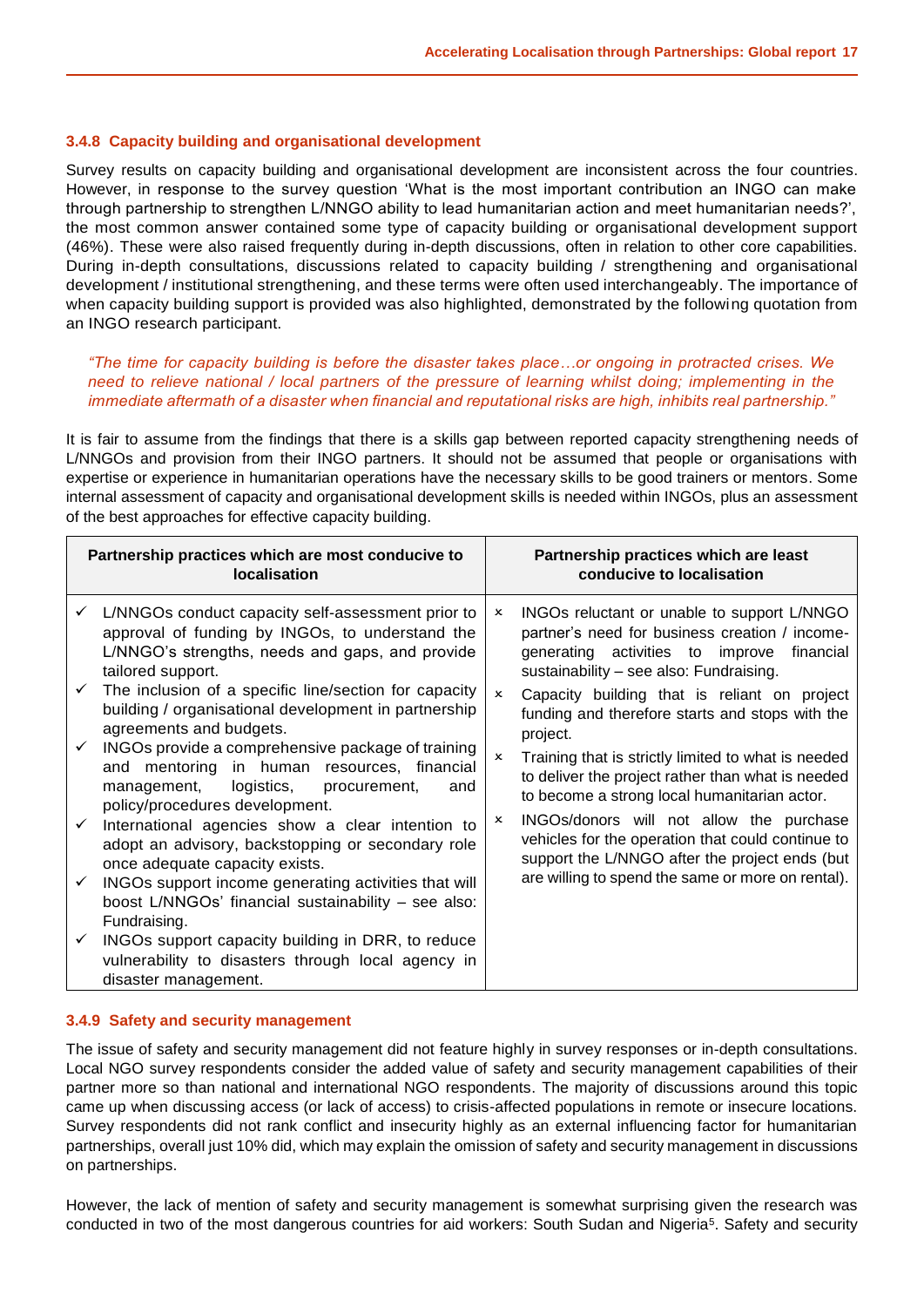management is also featuring in an increasing number of discussions at international level around localisation. Some partnership practices related to safety and security management which were highlighted during in-depth discussions are outlined below.

| Partnership practices which are most conducive to<br><b>localisation</b>                                                                                | Partnership practices which are least<br>conducive to localisation |                                                                                                                                                            |  |  |
|---------------------------------------------------------------------------------------------------------------------------------------------------------|--------------------------------------------------------------------|------------------------------------------------------------------------------------------------------------------------------------------------------------|--|--|
| $\checkmark$ L/NNGOs take the lead in coordinating with the local<br>government and any military present, before travel<br>to insecure areas (Myanmar). | $\boldsymbol{\mathsf{x}}$                                          | INGOs insist on L/NNGOs filling in templates [on<br>risk and security] that are just to fulfil their duty<br>of care requirements, not for the L/NNGO with |  |  |
| INGOs respect L/NNGOs' decisions on when<br>security conditions exist, or do not exist, for specific<br>actions.                                        | $\boldsymbol{\mathsf{x}}$                                          | staff in the area and/or at risk.                                                                                                                          |  |  |
|                                                                                                                                                         |                                                                    | Staff have not been given adequate security<br>training even though they are operating in high-                                                            |  |  |
| INGOs provide advice on security in the field to their<br>L/NNGO partners (Nigeria).                                                                    |                                                                    | risk areas.                                                                                                                                                |  |  |
| Training on security management is<br>provided<br>(Nigeria).                                                                                            |                                                                    |                                                                                                                                                            |  |  |

#### **3.4.10 Other core capabilities**

Organisational capabilities not ranked highly by survey respondents, or raised by in-depth consultation participants were media, communications, and logistics management (other than in Nigeria). The connection between short, medium and long-term programming and funding was also not mentioned in in-depth consultations. This is interesting given the commitments to increase multi-year funding in the Grand Bargain in response to such a demand, and discussions raised by research participants on challenges of financial sustainability and project-based staff.

Commitment to gender equity and inclusion was not ranked highly as an added value to partnerships, or raised in detail during in-depth consultations. However, the findings are interesting: national NGOs ranked their own organisation's commitment to gender equity and inclusion nearly twice as often as international NGOs did theirs.

Humanitarian strategies / policies / guidelines was one of the most frequently cited organisational resources important to partnerships by survey respondents but rarely spontaneously mentioned during in-depth discussions.

#### **3.5 Values, Principles and Standards**

*What values, principles and standards are most important to partnerships?* 

Survey respondents were asked to choose 10 values, principles and standards most important to partnerships which ranged from commitment to programme quality and humanitarian standards to organisation reach and preparedness, along with values such as flexibility and trust. Respondents could choose between their own organisation's added value or their partners for these. The top rated values were related to humanitarian principles, programme quality, trust and respectful behaviour, and accountability to affected population.

The majority of survey respondents (74%) ranked their own organisations or their partner's **knowledge and application of humanitarian principles** as one of the most important values. In contrast to the survey, indepth discussion participants barely referred to humanitarian principles, and when they did, they rarely mentioned international standards such as Core Humanitarian Standard on Quality and Accountability (CHS), Sphere Standards, or the Code of Conduct for the International Red Cross and Red Crescent Movement and NGOs in Disaster Relief. Instead, they mentioned other principles they consider key to humanitarian action, such as professionalism and stewardship of funds (South Sudan) and commitment, respect and volunteerism (Myanmar). These results highlights the need to discuss these local understandings of humanitarian principles in relation to international humanitarian principles of humanity, neutrality, impartiality and independence. It is vital that there is a common understanding of the principles and values which underpin humanitarian work and to ensure approaches are compatible.

The majority of survey respondents (74%) also ranked their own organisations or their partner's **commitment to programme quality** as one of the most important values. As with humanitarian principles and standards,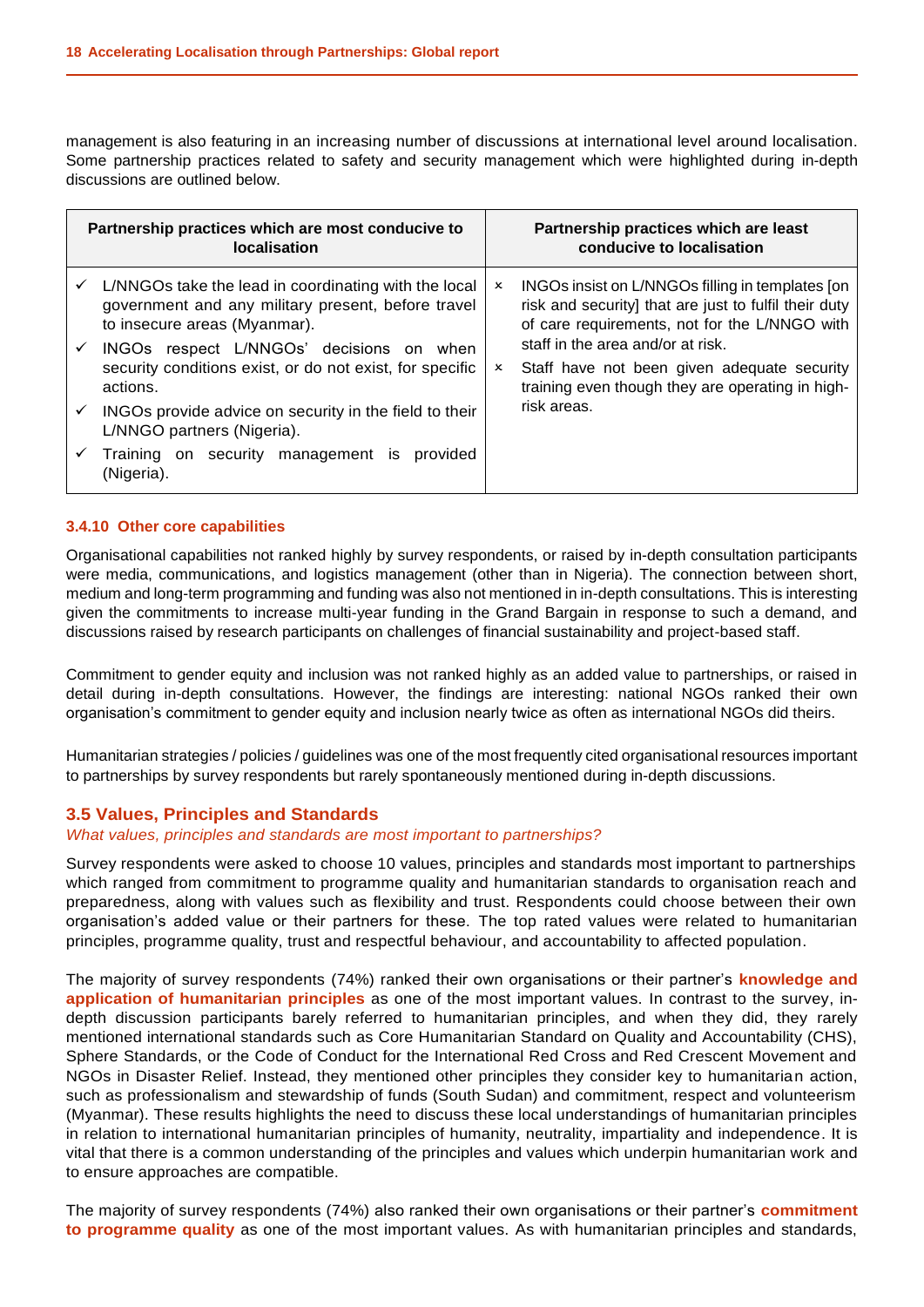understanding varied on what 'quality' means, and the overwhelming partnership practice related to this was cost-effectiveness/efficiency, although timeliness and appropriateness were also mentioned.

While not featuring highly in the survey responses (less than one-third of respondents), **trust and respectful behaviour** was the most discussed value during in-depth consultations. Respectful attitudes and behaviours were voiced frequently as critical to good partnership in the in-depth consultations. Partnership practices mentioned as most and least conducive to localisation in relation to trust and respect are as follows.

| Partnership practices which are most conducive to                                                                                                                                                                                                                                                                                                                        | Partnership practices which are least conducive to                                                                                                                                                                                                                                                                                                                                                                                                                                                                                                                                                                                                                                                                                                 |  |  |  |
|--------------------------------------------------------------------------------------------------------------------------------------------------------------------------------------------------------------------------------------------------------------------------------------------------------------------------------------------------------------------------|----------------------------------------------------------------------------------------------------------------------------------------------------------------------------------------------------------------------------------------------------------------------------------------------------------------------------------------------------------------------------------------------------------------------------------------------------------------------------------------------------------------------------------------------------------------------------------------------------------------------------------------------------------------------------------------------------------------------------------------------------|--|--|--|
| <b>localisation</b>                                                                                                                                                                                                                                                                                                                                                      | <b>localisation</b>                                                                                                                                                                                                                                                                                                                                                                                                                                                                                                                                                                                                                                                                                                                                |  |  |  |
| Agreements on the full roles and responsibilities<br>of both partners are documented (Myanmar).<br>Transparency in all aspects of partnership (South<br>Sudan).<br>A pragmatic approach from INGOs that accepts<br>L/NNGOs desire to lead on some aspects<br>(Nepal).<br>INGOs that are open<br>learn<br>the<br>to<br>trom<br>✓<br>recommendations of L/NNGOs (Nigeria). | INGOs pursue their own visibility and systematically<br>$\pmb{\times}$<br>fail to mention the partner (Nepal, South Sudan).<br>INGOs do not share financial 'benefits' with their<br>$\mathbf{x}$<br>partners [such as unrestricted budget lines] – see<br>also: Financial management and reporting<br>(Myanmar).<br>INGOs demand exclusivity agreements (e.g.<br>$\boldsymbol{\mathsf{x}}$<br>L/NNGO is not allowed to partner with others for<br>the duration of the agreement) (Nepal).<br>International agency staff with attitudes of authority<br>x<br>that make unreasonable demands such as<br>demands for information in the middle of the night<br>or other inconvenient times (Nepal).<br>Directive, controlling approach by INGO.<br>× |  |  |  |

Survey respondents also ranked **accountability to affected populations** as one of the most important values (61%), making it the third most important value. Some of the discussions around this value in the in-depth consultations were around flexibility to adapt or revise programme approach or activities based on feedback from the local population, and the suggestion that L/NNGOs are responsible for interaction with affected communities and that international agencies and donors should not consult communities directly (Myanmar). There was also some discussion around the challenge of working with organisations which do not accept the results of promoting accountability, e.g. complaints and feedback (Nepal, South Sudan).

The research generally identified a sense of dissatisfaction among L/NNGOs with international agencies in relation to behaviours and attitudes. Many of the partnership practices least conducive to localisation mentioned in relation to trust and respect, highlight examples of where international organisations have used power imbalances in their favour, shown a lack of respect, lacked transparency, and failed to recognise their partners' capacities. However, there were a number of positive examples of partnerships, as the quotation from a research participant demonstrates.

#### *"Over the years we have worked with them we send in our annual report and we send in recommendations and they are quite open to learn. Every partnership ought to be like that…"*

By contrast to the themes above, **gender and inclusion** were only rated highly by a smaller number of survey respondents and remarkably little was said in in-depth consultations about the relationship between partnership practices, localisation and inclusion. One supposition could be that partnership practices relating to gender and inclusion are less important than other values and principles in localisation discussions in the four countries.

#### **Differences across the four countries**

Despite the overall trends described in this report, some unique characteristics and important differences surfaced from an analysis of the core capabilities across the four countries. A flexible and adaptable set of multiple approaches to localisation and partnership, tailored to each context, will emerge as conversations around localisation continue. These multiple approaches will need to take into account the contextual differences, priorities, and diversity of local actors and will ultimately result in different localisation pathways; frameworks for which the *Accelerating Localisation through Partnerships* consortium aim to develop through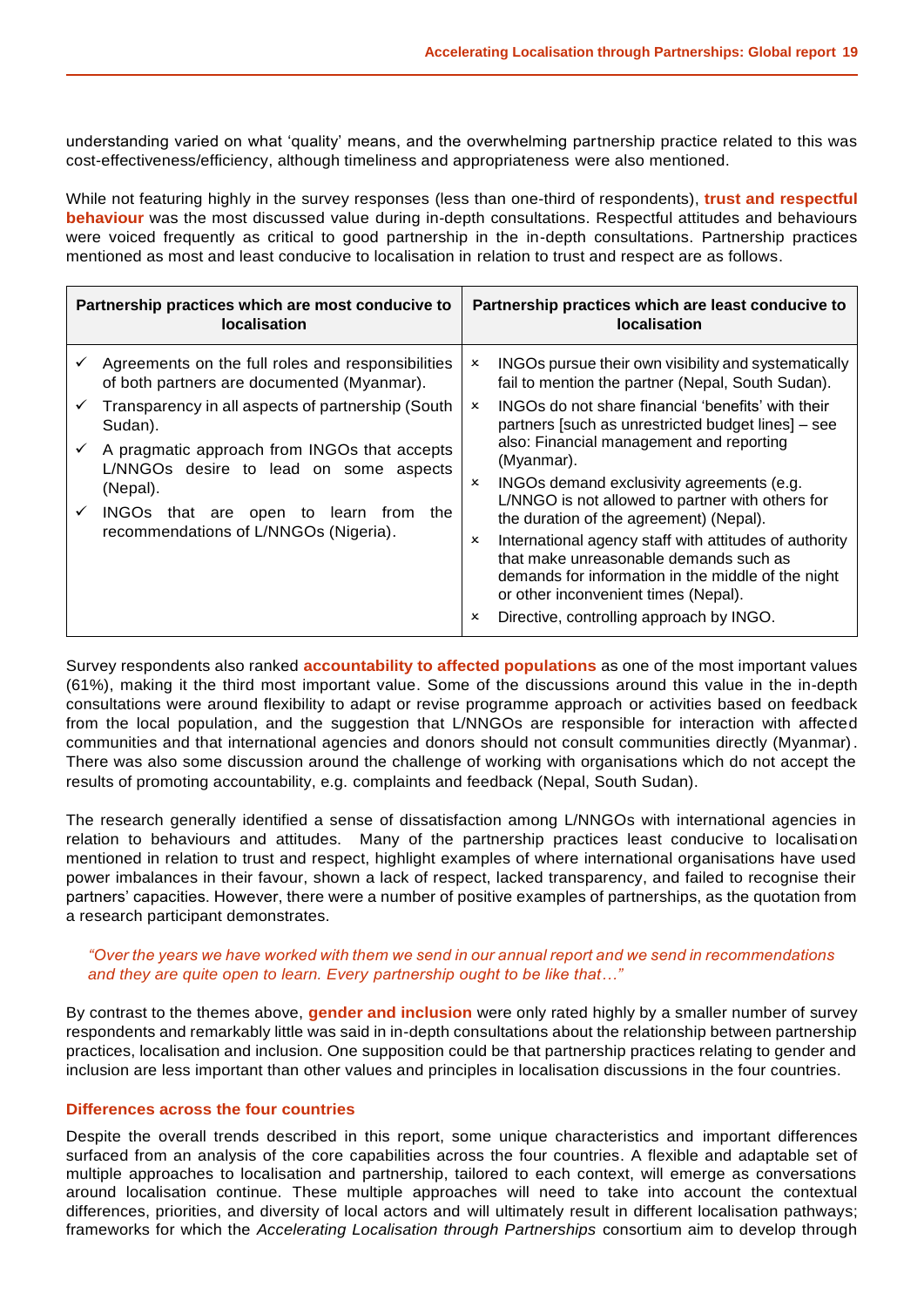this project. Below are some of the key differences across the four countries uncovered from the research.

- **Myanmar:** L/NNGOs have the most clearly differentiated set of expectations of what value INGOs and L/NNGOs should add to partnerships, and identify a greater number of capabilities that L/NNGOs add value to partnerships with. Research participants identified few overlaps of the core capabilities which INGOs add value to in partnerships compared to what L/NNGOs add value to. Partnerships are fledgling here.
- **Nepal (and Myanmar):** L/NNGOs highlight the importance of advocacy in partnerships which support localisation and their role in this, and INGOs operating in these countries agree this is an area L/NNGOs add value in. Although advocacy was highlighted as an added value which L/NNGOs bring to partnerships, INGOs there did not agree as unanimously as they did in Nepal and Myanmar.
- **Nigeria:** L/NNGOs, while fiercely independent, appear to have the greatest harmony with INGOs and recognise the value their INGO partners add to partnerships more than in the other three countries.
- **South Sudan:** L/NNGOs selected their own core capabilities that are important to partnerships the most similar to those that INGOs selected; the two sets of lists are nearly identical. It is possible that this illustrates how NGOs have grown together in a rapidly evolving and relatively recent crisis situation. South Sudan is also unique in that both INGOs and L/NNGOs agree that coordination an important capability which INGOs bring to partnerships.

Generally, the key resources highlighted by survey respondents as important to partnerships did not differ significantly across the four countries, and with few exceptions, values were largely the same.

#### **3.6 External Elements**

#### *What are the key external factors that can affect partnerships?*

**Insecurity and/or conflict** were discussed during in-depth discussions in three of the four research countries: Myanmar, Nigeria and South Sudan. In Nigeria and South Sudan, this was discussed in relation to challenges in accessing areas for humanitarian operations, and the advantage that L/NNGOs have over their INGOs partners in this regard. In Myanmar, L/NNGO participants explained how insecurity affects their operations because they need special government and army permissions to travel to some areas, and because if they seek official registration with the government they will not be welcomed in those areas. It is interesting then that safety and security management was not rated highly as a capability adding value to partnerships, see Section 3.4.9 on this.

The **role of government** was discussed very unevenly across the four countries. In some in-depth consultations, government capacity (and transparency) emerged as the most important external element affecting partnerships. This was very strongly linked to the themes of governance and legal status in countries where partnerships are affected by recent changes in legislation. For example, in South Sudan, recent legislation introduced new requirements for NGOs, regarding employment of nationals and asset registration. In Nepal, new legislation is aimed at strengthening the role of local government and reducing the presence of INGOs; although new developments suggest a trend towards shrinking the space for all civil society organisations, not just international ones. In Myanmar, despite Government of Myanmar legislation originally designed for development aid and not yet adapted for humanitarian operations, several NGOs mentioned maintaining communications with local and regional government as a practice that reinforces the legitimacy of their own role in humanitarian action. However, in Nigeria, the role of government was almost completely absent from in-depth discussions.

The **complexity of aid flows and funding arrangements** came under scrutiny in many in-depth discussions which adversely affects speed and access to humanitarian aid, and therefore affects partnerships for humanitarian response. Discussions included frustrations about the number of tiers funding passes through before reaching field level (South Sudan) and with regards to a large institutional donor contracting a private company to manage a large humanitarian programme which in turn contract INGOs for the work (Nepal). Research participants commented on the waste of resources that additional tiers of bureaucracy brings, and how it contradicts commitments to localisation.

Although not mentioned in survey responses, in-depth consultations uncovered a common sense of dissatisfaction and frustration of Nigerian L/NNGOs regarding the trend of INGOs setting up and registering national entities; a trend referred to as '**INGO nationalisation**'. The assumption of L/NNGOs was that the prime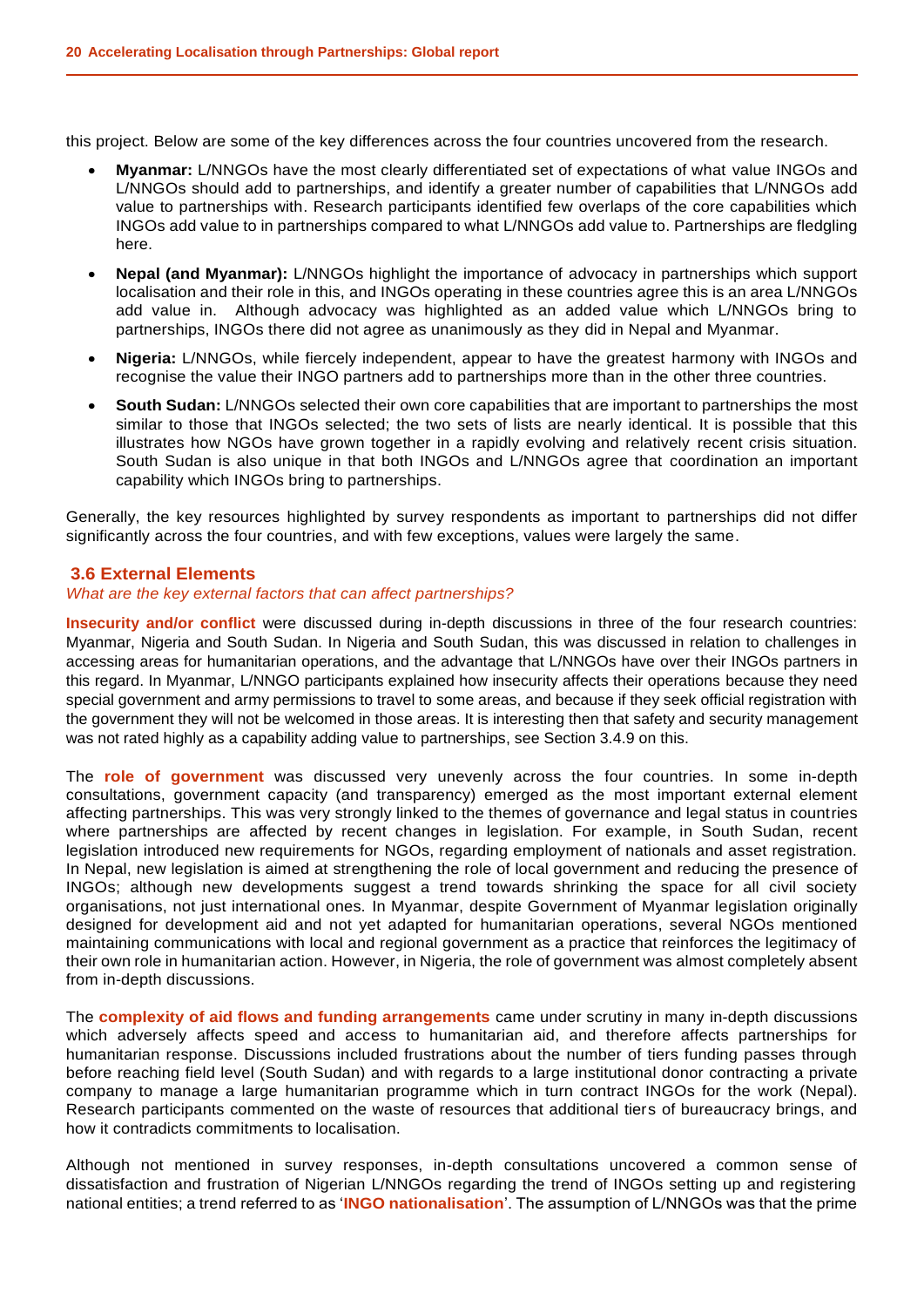reason for such a trend was so that INGOs could access funds available for local and national NGOs in the country, thereby competing with them.

#### 3.5.1 Natural hazard versus conflict contexts

#### *Are partnership practices different in natural hazard and conflict contexts?*

The research methodology aimed to enable an analysis of the influence the humanitarian context – natural hazards versus conflict contexts – on partnerships. Survey results from the two countries with only conflictrelated contexts (South Sudan and Nigeria) and the country with only natural hazard (Nepal) were compared. Note that this comparison leaves out Myanmar since there are on-going or recent major humanitarian operations related to both natural hazard and conflict contexts. The main differences that emerged are outlined below.

Survey respondents working for organisations operating in **conflict settings** highlight their own organisation's:

- Technical expertise more frequently than those in natural hazard settings (39% vs. 29%).
- Ability to connect short, medium and long-term programming more than twice as often as those in natural hazard settings (25% vs. 11%).

Survey respondents working for organisations operating in **natural hazard settings** highlight their own organisation's:

- Human resource management more often than those in conflict settings (57% vs. 47%).
- Advocacy much more often than those in conflict settings (43% vs. 30%).

Findings from in-depth consultations endorse these findings and provide additional insights.

In conflict settings, perceptions of **neutrality** were raised in relation to security issues, which were not mentioned in natural hazard contexts. For example, INGOs are required to work only with registered national NGOs in Myanmar, but some L/NNGOs do not want to register with the Government of Myanmar as that would reduce their acceptance by armed groups to work in certain areas. There are also risks for INGOs who, through partnerships, may be perceived to be contributing to advancing political agendas.

In conflict settings, **access** to crisis-affected populations was raised as an added value which L/NNGOs bring to partnerships with INGOs who are often restricted from going to certain areas. As long as safety and security management is well planned and resourced, this is a clear advantage of L/NNGOs over INGOs in conflict settings. This was not something raised in natural hazard settings, although the speed with which L/NNGOs can reach crisis-affected populations is not only impacted by insecurity, but also location, base and presence of L/NNGOs in the affected area, so is also relevant for natural hazard settings.

In protracted conflict or cyclical disaster settings, L/NNGOs feel the need for **additional resources to tackle underlying or associated problems**, for example investment in peace-building and/or disaster risk reduction (DRR). This may well be because they have witnessed many months/years of humanitarian operations which have responded to needs but not addressed root causes of the crises. In those environments, L/NNGOs commonly regarded capacity and organisational development as very important to them.

These challenges illustrate the need for context analysis and honest discussions between potential partners in conflict settings, to identify the most effective ways of ensuring aid reaches those who need it most while maintaining the safety of L/NNGO staff and volunteers and the upholding humanitarian principles.

Findings from the research that can be related specifically to natural hazards were sparser, however, L/NNGO research participants highlighted the following. Following disasters triggered by natural hazards, the core capability of **advocacy** gains importance, particularly for L/NNGOs. They see a clear role for themselves in advocating to local and national government to make resources available for those affected and to address structural causes of disaster risk. For rapid-onset natural hazards in particular, L/NNGOs noted that their local presence and knowledge were invaluable to the humanitarian operations.

Finally, in large-scale rapid onset disasters, as in the 2015 Nepal earthquakes, many L/NNGOs find themselves in **multiple partnerships** at once. Several L/NNGOs in Nepal resisted the pressure from potential INGO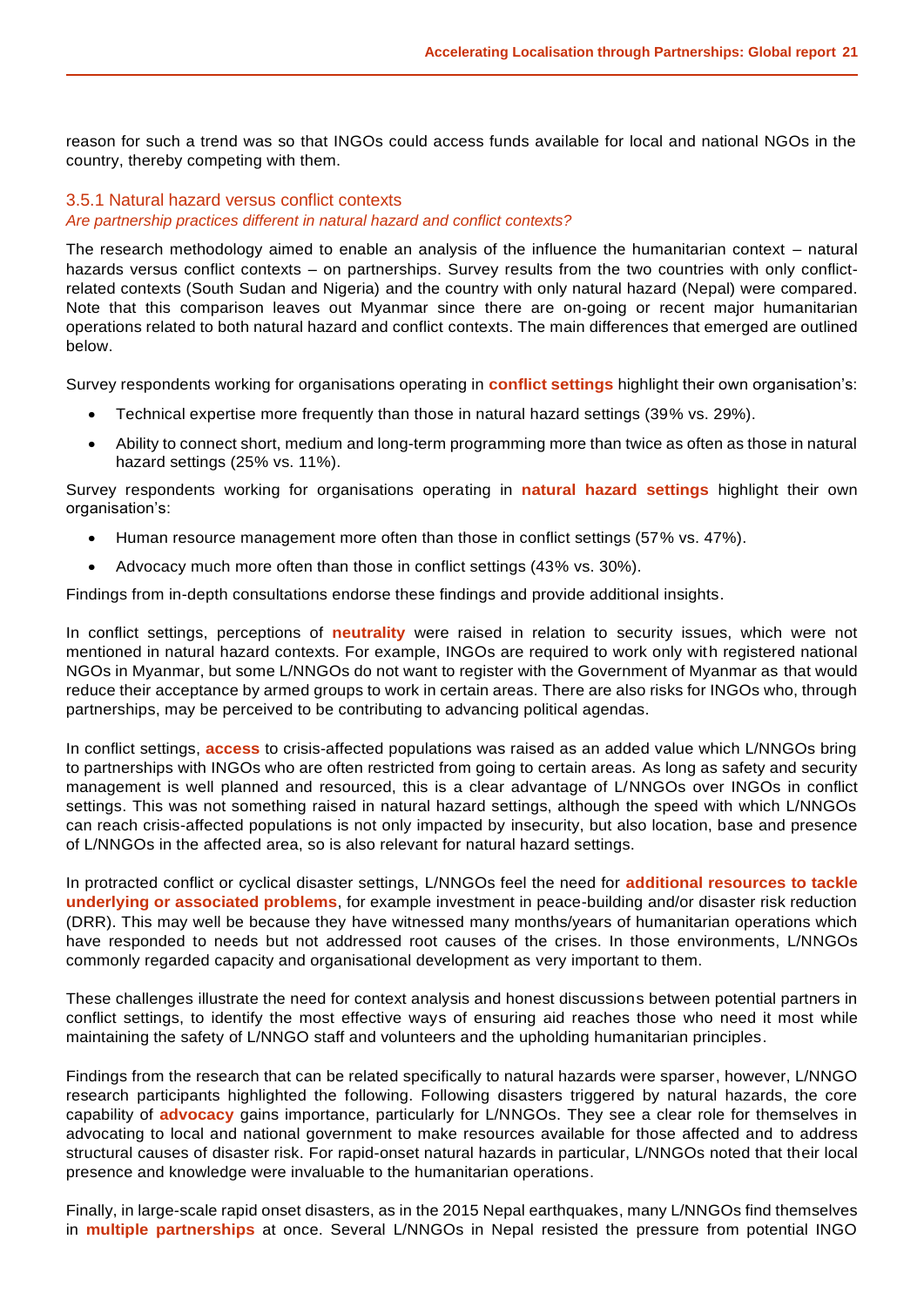partners to sign exclusivity agreements, instead encouraging each other to be assertive and selective, only choosing partners that would invest in organisational development and respect their independence. As largescale rapid onset disasters triggered by natural hazards tend to mobilise funds more rapidly than conflicts and violence, the influx of INGOs and funds impacts partnerships in these settings.

#### 3.5.2 Disaster management phase

The full cycle of disaster management includes phases of preparedness, DRR, response, recovery, and transition to longer-term development (linking back to preparedness and resilience building) or exit. In reality there is no clear cut transition from one phase to the next, and often the phases merge into each other and run concurrently. As such, there was no context within the research where it could be considered to be representing operations in just one of these phases. During in-depth consultations, less differentiation than expected was made between response and recovery, as examples of partnership practices that were most and least conducive to localisation spanned both. That said, L/NNGOs appear to value the transition from immediate response to increased stability and recovery, and want partners that are willing to recognise their comparative advantage in the recovery phase, giving them freedom to design programmes based on their knowledge of needs. L/NNGOs in the four countries regard the **recovery phase** as where they are best-placed to lead.

L/NNGOs noted that most capacity building and organisational development support provided by their international partners occurs in the period spanning **response-to-recovery** in natural hazard contexts, and the 'relative stability' phase(s) in conflict settings.

Much discussion was devoted to what happens when funding ends and INGOs exit. L/NNGOs pointed out that they still have ongoing development work in same communities and 'inherit' the experience of the response, whether good or bad. They expressed that if their views had been taken into account more in the earlier phases, there would be more sustained benefits for both the communities and their organisations **when funding ends**. L/NNGO research participants were particularly emphatic that partnerships in any phase that strengthen the L/NNGO for this transition and the INGOs' departure would be greatly valued, as they would be better prepared to respond – and attract funding for response – in the next crisis. In additional to organisational development activities that prepare them 'internally', having access to relatively unrestricted funds to use at their discretion, based on observed needs, was considered important for localisation.

#### 3.5.3 Length of partnership

The majority of the partnership practices considered conducive to localisation outlined in this research were examples from **longer term partnerships** between INGOs and L/NNGOs although there were some good practice examples from shorter-term partnerships in South Sudan which focused on capacity strengthening. In South Sudan, the long-term partnerships highlighted by research participants explicitly and strategically aim to strengthen local leadership of humanitarian action through training and mentoring, policy development, contribution to overheads, and flexible funding and reporting arrangements. In Nepal, longer term partnerships were valued where they had originated from an immediate response together. As mentioned above, long-term partnerships are considered more conducive to localisation where advance warning of phase out or exit is provided.

L/NNGOs consider **medium-term partnerships** – between 2-5 years – conducive to localisation when they start with an in-depth institutional assessment and plans to address the gaps identified.

Research findings also suggest that **short, project-based partnerships** tend to be more transactional since due to the urgency to respond, there is limited room for negotiation. These 'partnerships' are often little more than subcontracting arrangements and offer limited commitment to building genuine partnerships where power is considered.

This raises a clear challenge for INGOs and international humanitarian organisations to think beyond the (often) short timeframe of humanitarian programmes, partnerships and funding. The findings also point to a key role for long-term development programmes and funders to integrate disaster preparedness, including capacity strengthening of local/national agencies, into longer term programmes in hazard-prone contexts, enabling effective longer term partnerships to be built.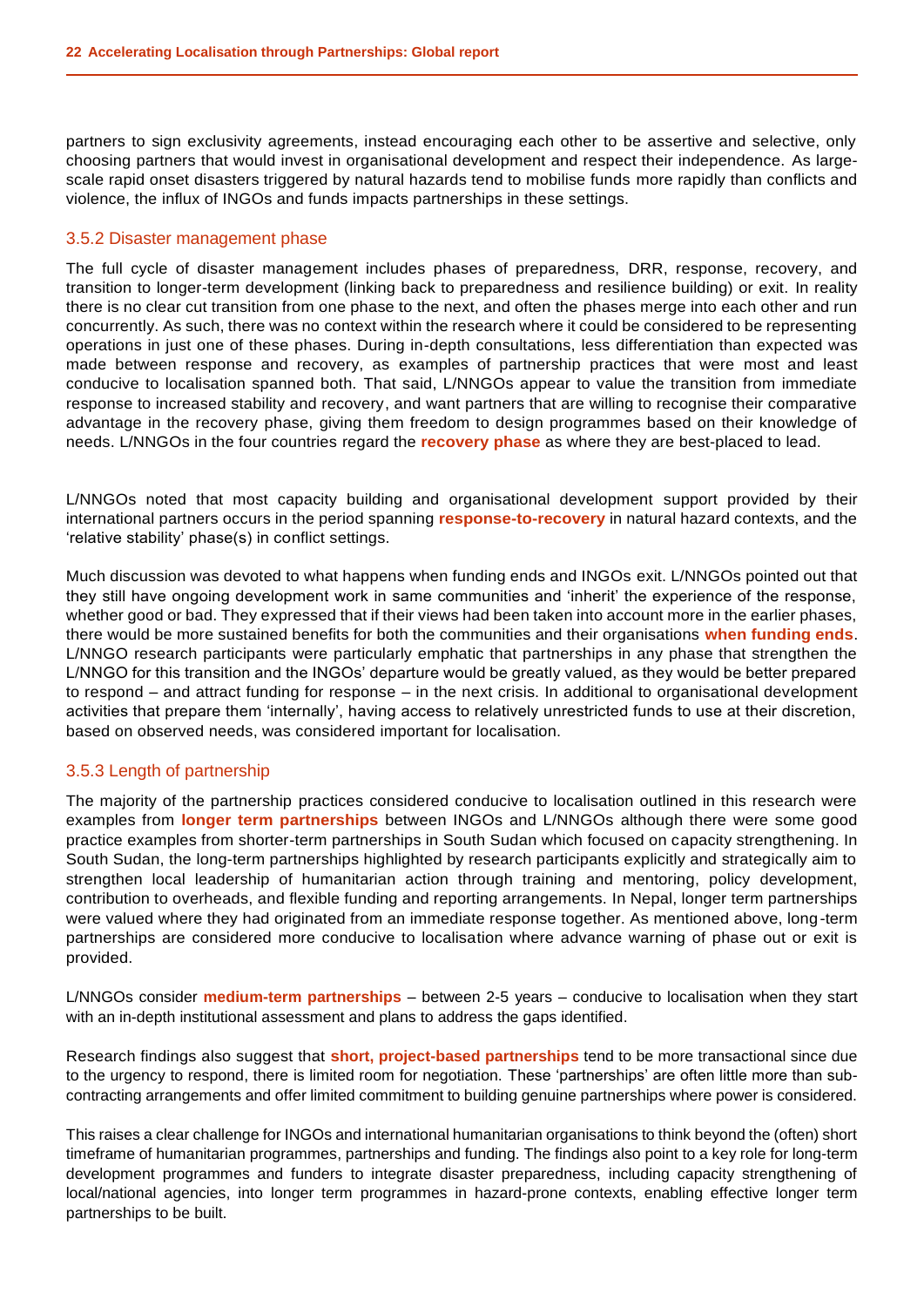# **Conclusions and recommendations**

*In what way can INGOs and L/NNGOs use the findings from the research to foster, accelerate or enable a greater role for L/NNGOs in humanitarian programming?* 

In conclusion, L/NNGO and international agency representatives who participated in this research identified the added value which agencies bring to partnerships for humanitarian response as follows:

| <b>L/NNGOs</b> |                                                                          | <b>Both L/NNGOs &amp; international</b><br>agencies                                                                        | <b>International agencies</b>                                                            |  |  |
|----------------|--------------------------------------------------------------------------|----------------------------------------------------------------------------------------------------------------------------|------------------------------------------------------------------------------------------|--|--|
|                | HR management<br>Advocacy<br>Identifying capacity<br>strengthening needs | Project design, planning &<br>management<br>MEAL<br>Financial management & reporting<br>Coordination (at different levels) | Fundraising<br><b>Technical expertise</b><br>Providing capacity<br>strengthening support |  |  |

The capabilities and value-added outlined in the diagram above should be discussed openly and built on so that as much as is practicably possible is under the leadership of L/NNGOs. International, national and local organisations and agencies responding to, and funding, humanitarian crises now and in the future should use the findings and recommendations of this research to have frank and open discussions with their existing and/or potential partners/grantees about partnership practices which enable effective responses to the needs of crisisaffected people, while empowering local and national organisations to take a greater lead in the response by recognising their existing capabilities.

Internationally, international agencies and networks should also use their relationships with major donors and funding agencies to encourage them to evaluate current and new funding arrangements against localisation ambitions and commitments – most notably under the Grand Bargain – while considering for themselves a new role in which they do not necessarily operate as the direct funding recipient. Ultimately, capacity strengthening, planned phase out, and hand over strategies are also vital in partnerships between INGOs and L/NNGOs which are moving towards localisation, and so a focus on this is needed.



*Communities come together to rebuild lives after a devastating earthquake hit Nepal.*Photo credit: © Christian Aid / Claudia Janke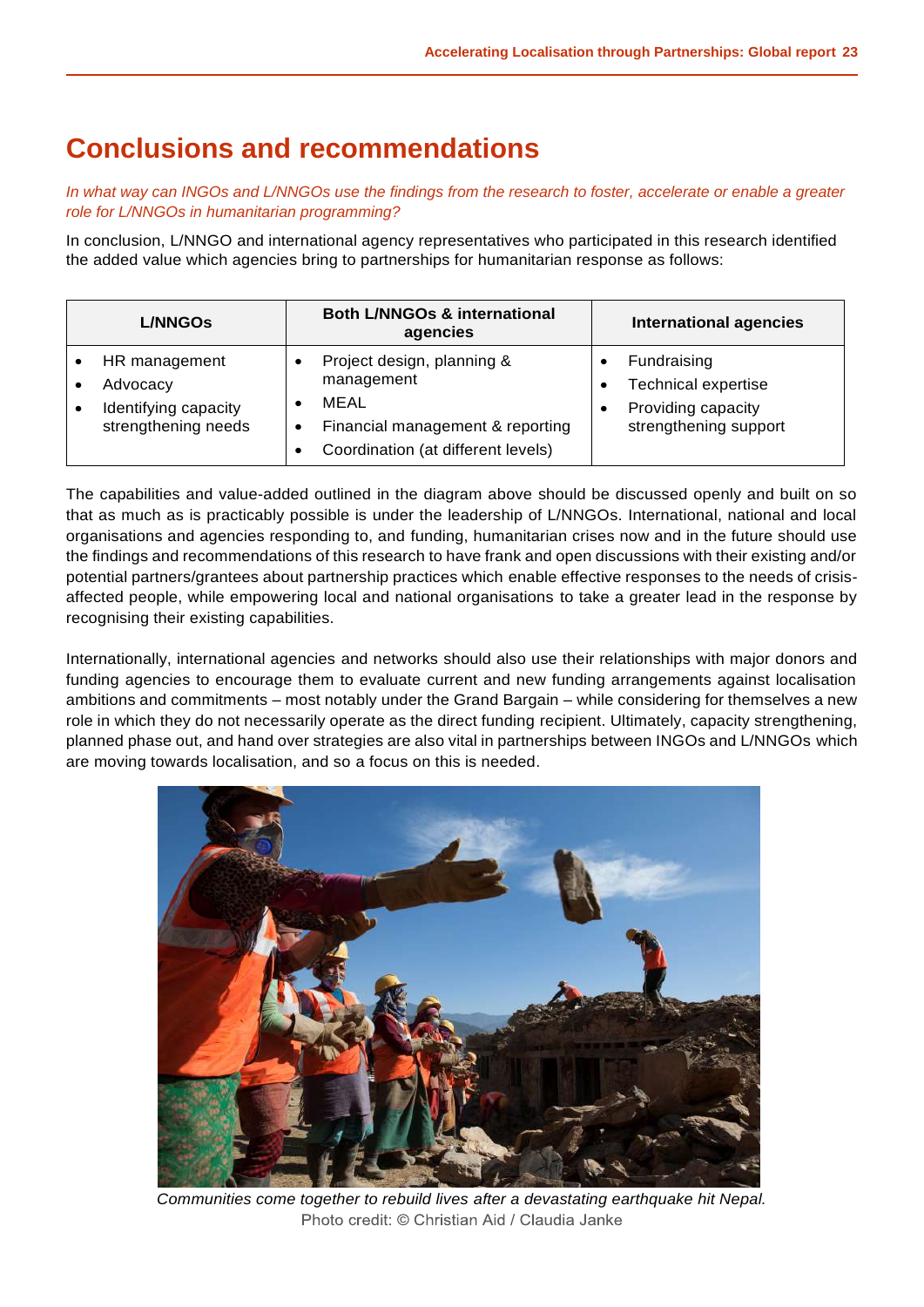The following are key recommendations for accelerating localisation framed in the context of partnerships informed by the findings of the research, relevant for all humanitarian actors and stakeholders, including NGOs and civil society organisations, UN and funding agencies, and government.

- 1. **Jointly review research findings and recommendations:** Humanitarian partners should have open and frank discussions together about the findings and recommendations of this research and draw up an action plan on how to address partnership practices which are not conducive to localisation, identifying milestones, targets, resources needed, and a monitoring mechanism. The *Accelerating Localisation through Partnership* consortium agencies will be following this process and developing action plans for a pilot phase. See Annex 2 for a template which could be used. When entering into a new partnership for humanitarian response, consider the findings and recommendations from this research from the beginning.
- 2. **Identify external factors restricting localisation through partnerships:** Humanitarian partners can identify where partnership practices which support localisation are restricted by external factors such as donor policies, conflict and the role of government, and identify actions which might reduce or remove these restrictions. An advocacy strategy or engagement plan might be useful for certain external factors, along with discussions with humanitarian stakeholders presenting barriers to localisation in-country.
- 3. **Review partnership agreements:** Partners should review their partnership agreements together, with a view to redressing the power imbalances inherent in many agreements and revising them to reflect longerterm collaborations and support through the full disaster management cycle rather than project-focused agreements.
	- Roles, responsibilities and added value of both partners should be outlined, not just those of the implementing partner.
	- Commitments and funding for organisational development and capacity development should be outlined, along with a strategy for meeting the needs identified by the L/NNGO partner themselves (or as a minimum identified through a joint assessment process).
	- Plans to shift power and decision-making should be included, through a phased approach if necessary.
	- Revised agreements could be the basis for a standardised template for partnership agreements developed through relevant NGO fora and/or working groups. These could ultimately replace agencyspecific templates and be used by L/NNGOs as a negotiating tool when engaging with new partners.
- 4. **Assess capacity strengthening needs of local and national actors:** L/NNGOs should assess their own capacity and organisational strengthening needs – with support from international partners and/or NGO fora – and develop action plans for addressing these needs. These capacity strengthening plans can be used in conversations with existing and new partners to request the tailored technical expertise and support needed. They should be used to ensure similar training is not duplicated by multiple international partners and is tailored to the needs and increasing levels of capacity. Preferences on the modality of capacity strengthening should be outlined, e.g. learning events, in-person or online training, mentoring, accompaniment or work shadowing, simulations and learning by doing. The *Accelerating Localisation through Partnerships* programme is aiming to support L/NNGOs to conduct capacity selfassessments using formats such as the Core Humanitarian Standard on Quality and Accountability (CHS) self-assessment.
- 5. **Assess capacity building skills of international actors:** It should not be assumed that people or organisations with expertise or experience in humanitarian operations have the necessary skills to be good trainers or mentors. As such, international agencies should assess their own internal capacity to provide capacity strengthening support to their partners. Based on the results of this internal assessment, actions should be taken to address weaknesses, review staff training/mentoring skills (and attitudes), review and edit job profiles etc. Efforts should be made by INGOs to coordinate on capacity strengthening, avoiding duplication and working together to build capacity, particularly where they share partners. Additionally,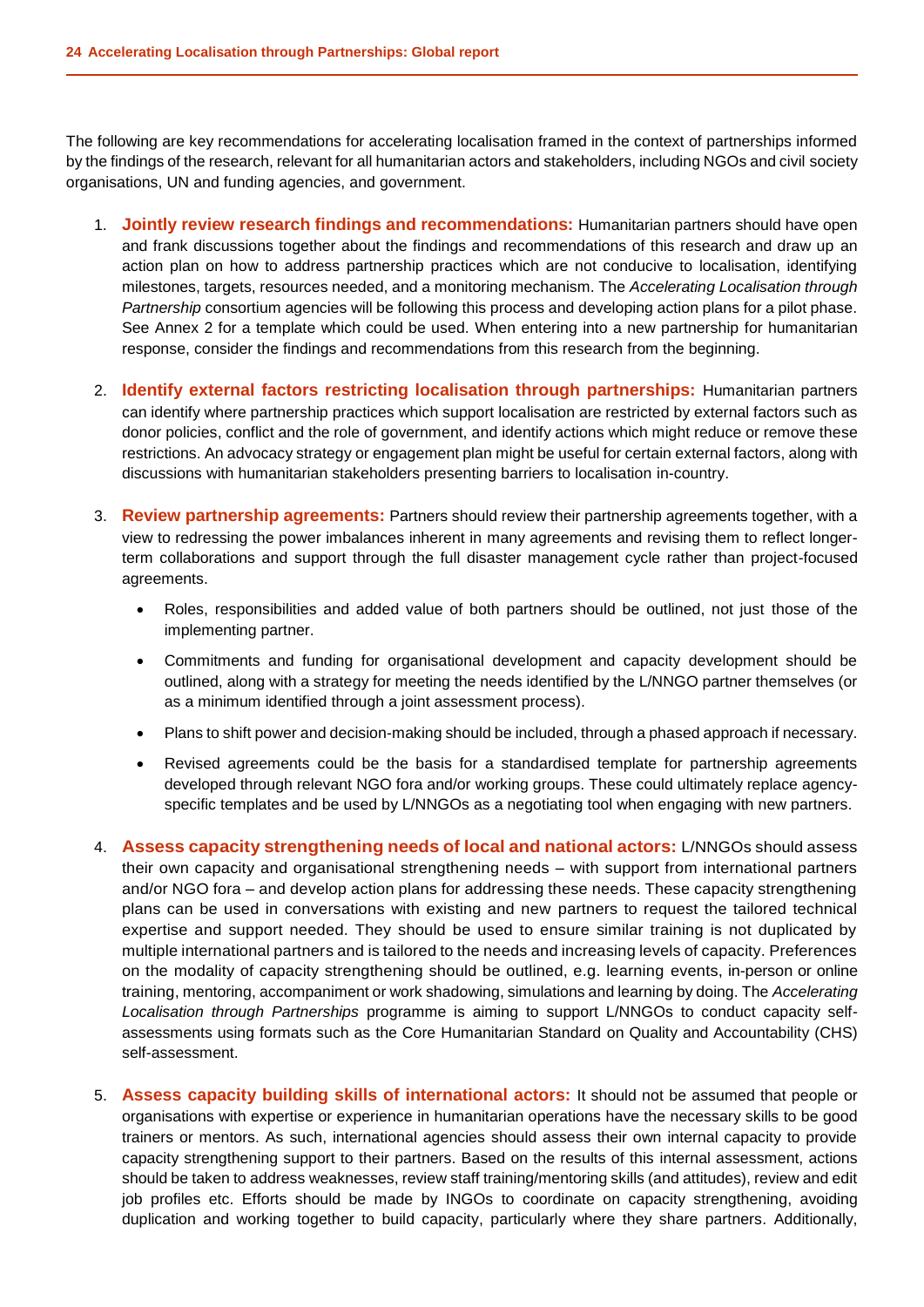mapping of local training capacity in-country should be conducted and opportunities for peer-to-peer learning identified. The most effective approaches for capacity strengthening should be identified in consultation with partners as outlined above, and an honest assessment of whether such methods would be more effective if outsourced to specialised training providers should be conducted. A mentoring or coaching scheme could be established, identifying mentors in-house or through networks of peers.

- 6. **Support organisational / policy development:** International agencies should support their local partners to develop a basic set of organisational policies that meet their organisation's needs and requirements of potential donors, and are not only relevant for specific projects. These might include policies related to finance (including management, reporting, procurement) and HR (including safeguarding, inclusion, recruitment) as well as thematic strategies such as disaster management as requested / required.
- 7. **Hold discussions around understanding of humanitarian principles:** The research suggests humanitarian principles and accountability are extremely important in humanitarian partnerships, but language – and potentially understanding – differs. Values mentioned by L/NNGOs such as cost-effectiveness, relevance, and volunteerism should be discussed in relation to international humanitarian principles of humanity, neutrality, impartiality and independence; to reach a common understanding of the principles and values which underpin humanitarian work and are founded in International Humanitarian Law.
- 8. **Invest in disaster preparedness and risk reduction:** International organisations and donor agencies should (continue to) plan, develop and fund disaster preparedness and disaster risk reduction (DRR) programmes in hazard-prone areas. Disaster preparedness and risk reduction, including peacebuilding, should also be mainstreamed into development programmes, building on L/NNGOs' longstanding presence, strengthening their capacity for humanitarian response, and supporting them to establish close coordination with relevant local government and other local disaster management stakeholders.
- 9. **Hold frank discussions on direct access to funding:** All stakeholders to have open dialogue about the fact that localisation is a process and, in the short-term at least, realistically INGOs and UN agencies may continue to be the gatekeepers for large funds from institutional donor agencies while they build strategies and trust in new systems which enable them to fund L/NNGOs directly while still being accountable to the people the funds come from: taxpayers. Commitments made in the Grand Bargain enable all stakeholders to hold these donor agencies to account, and frank discussions about progress and challenges will be vital.
- 10. **Support linkages and understanding between local actors and donor agencies:** International organisations and donor agencies should identify ways to support local and national NGOs to build up relationships between, and understanding of, donor agencies and L/NNGOs.
	- International organisations should ensure L/NNGO staff join key meetings with relevant donors, and that reports and conversations with these donors highlight the role of the L/NNGO partner.
	- Relevant agencies can run training for L/NNGOs on donor policies, expectations, proposal and reporting templates etc. and support them to understand, plan for, and meet due diligence and compliance requirements. Donor agencies themselves could run these training events as a route to meeting prospective future grant holders.
	- NGOs could conduct mapping to identify funding agencies that are open to funding L/NNGOs directly (or might in the near future).
	- INGOs can identify good practice examples of donor agencies which provide the flexible and direct funding needed to L/NNGOs while funding a key support role of INGOs for technical expertise, capacity building and communications. These can be shared widely.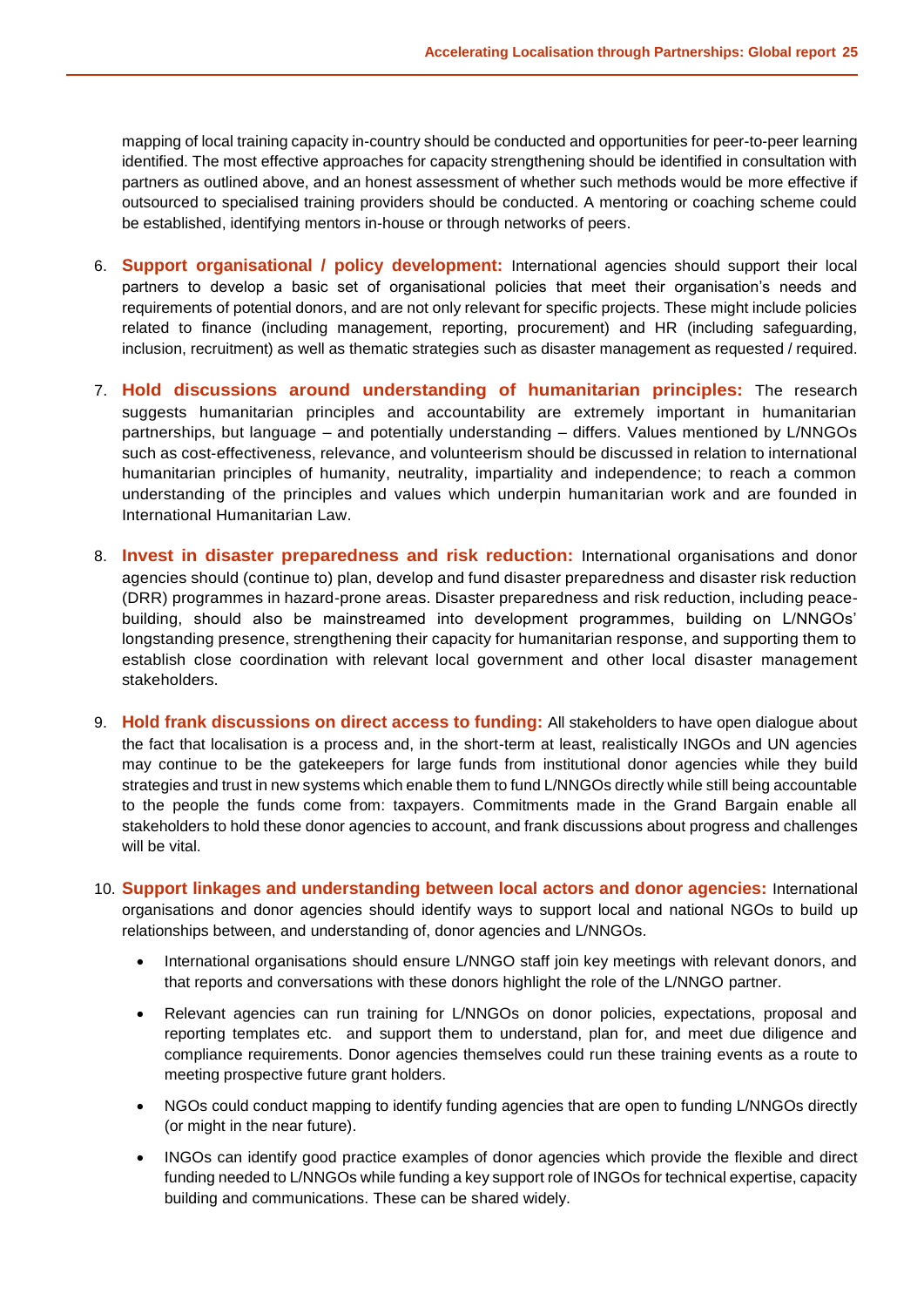- Further efforts should be made to establish/increase pooled humanitarian funds which are accessible for L/NNGOs and can be used for small and large scale disasters.
- International agencies should share reports submitted to donors with their partners for transparency and learning purposes.
- **11. Support local and national organisations to be financially sustainable:** Project-based funds, staff contracts and capacity strengthening support create a real barrier for L/NNGOs to retain competent staff with good experience, invest in organisational development, and maintain presence in communities where they focus.
	- International agencies can support their L/NNGO partners to develop resource mobilisation plans. International agencies should support the development and implementation of such plans as much as is practicable either through capacity strengthening support and technical expertise and/or directly with funds.
	- Support for the establishment of income-generating activities has been mentioned by L/NNGOs throughout this research and international partners should consider supporting this. As with capacity building skills however, it must not be assumed that international agencies already have staff with the skillset required to establish such schemes, and outsourcing to specialist organisations might be more effective.
	- International agencies could support L/NNGOs to calculate a set of justifiable overhead rates to be used in future budget development with partners. This might include funds to retain key staff for lowintensity project activities between project-based funding, key assets required (e.g. laptops and vehicles), and/or contributions to office rent and running costs. Where donor policy does not allow overhead costs of local partners to be included in project budgets, international agencies should consider sharing the administration budget line commonly allowed.
	- NGOs should have honest conversations about what costs are eligible and which are not, and whether this is due to donor policy or organisational policy. Discussions on costs and budget lines which are reasonable and allowable should be open and honest to ensure a clear understanding between partners.

The recommendations here are not intended to be an exhaustive list but are offered to stimulate open discussion, provide an evidence base for dialogue, and support decision-making processes of humanitarian stakeholders. This research has confirmed a sense of disappointment and dissatisfaction amongst L/NNGOs in Myanmar, Nepal, Nigeria and South Sudan related to their partnership experiences with INGOs and other international agencies in recent humanitarian crises. It is vital this is taken seriously and used as a catalyst to review operating models and partnership approaches with a view to improving partnerships. L/NNGOs must be part of, or lead, this review process, along with the communities they represent. Ultimately, stronger partnerships and increasing leadership by local and national humanitarian actors is expected to reach crisis-affected people in the most effective manner possible.

The *Accelerating Localisation through Partnerships* consortium members will be reviewing the research findings and recommendations with their local and national humanitarian response partners in Myanmar, Nepal, Nigeria and South Sudan and beyond; learning from which will inform the development of four national Localisation Frameworks and a global Pathways to Localisation document. The consortium is keen to hear from other organisations who have already implemented any of these recommendations and/or are willing to pilot them. The more agencies that share practical learning or feedback on these recommendations the better. This will strengthen the evidence for what operational elements of partnerships between L/NNGOs and INGOs are most likely to foster localisation of humanitarian action.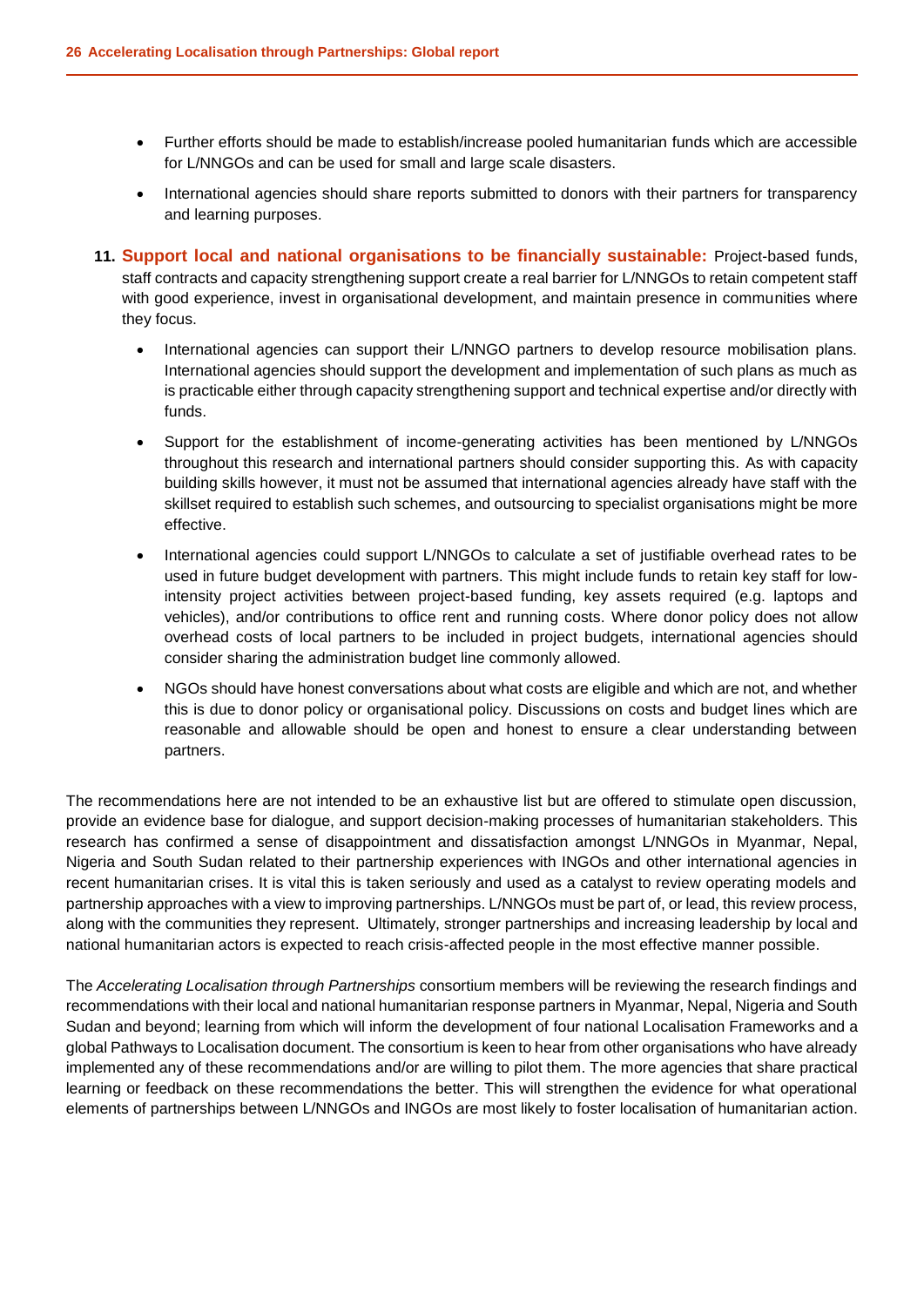## **Annexes**

#### **Annex 1: Key references and more reading**

#### Key references

<sup>1</sup> Christian Aid, CAFOD, Oxfam, Tearfund, ActionAid (2012) *Missed Opportunities: the case for strengthening national and local partnership-based humanitarian responses*. Written by B. Ramalingam, B. Gray and G. Cerruti. Available online: [https://www.christianaid.org.uk/resources/about-us/missed-opportunities-case](https://www.christianaid.org.uk/resources/about-us/missed-opportunities-case-strengthening-national-and-local-partnership-based)[strengthening-national-and-local-partnership-based.](https://www.christianaid.org.uk/resources/about-us/missed-opportunities-case-strengthening-national-and-local-partnership-based)

<sup>2</sup> *Agenda for Humanity* (2016). Available online: [https://agendaforhumanity.org/.](https://agendaforhumanity.org/)

<sup>3</sup> *Grand Bargain* (2016). Available online: [https://interagencystandingcommittee.org/grand-bargain.](https://interagencystandingcommittee.org/grand-bargain)

<sup>4</sup> *Charter for Change* (2015). Available online: [https://charter4change.org/.](https://charter4change.org/)

<sup>5</sup> Humanitarian Outcomes (2018) *Aid worker security report: Figures at a glance, 2018*. Written by A. Stoddard, A. Harmer, & M. Czwarno. Available online: [https://www.humanitarianoutcomes.org/publications/aid-worker](https://www.humanitarianoutcomes.org/publications/aid-worker-security-figures-glance-2018)[security-figures-glance-2018.](https://www.humanitarianoutcomes.org/publications/aid-worker-security-figures-glance-2018)

#### More reading

ActionAid, CAFOD, CARE, Christian Aid, Oxfam, Tearfund (2016) *Opportunity Knocks: Realising the potential of partnerships in the Nepal earthquake response*. Written by A. Featherstone, with assistance from S. Bogati. Available online: [https://www.care-international.org/files/files/2016OpportunityKnocksFULLreport.pdf.](https://www.care-international.org/files/files/2016OpportunityKnocksFULLreport.pdf)

Action Contre la Faim France, CDAC Network & Start Network (2018) *Localisation in practice - emerging indicators & practical recommendations*. Written by K. Van Brabant & S. Patel, Global Mentoring Initiative (GMI). Available online: [https://reliefweb.int/report/world/localisation-practice-emerging-indicators-and-practical](https://reliefweb.int/report/world/localisation-practice-emerging-indicators-and-practical-recommendations)[recommendations.](https://reliefweb.int/report/world/localisation-practice-emerging-indicators-and-practical-recommendations)

CARE, Christian Aid, Tearfund, ActionAid, CAFOD, Oxfam (2019) *Accelerating Localisation through Partnerships: Recommendations for operational practices that strengthen the leadership of national and local actors in partnership-based humanitarian action in South Sudan.*

Christian Aid, CAFOD and Trócaire in Partnership, Oxfam GB and Tearfund (2016) *Missed Out: The role of local actors in the humanitarian response in the South Sudan conflict*. Written by L. Tanner and L. Moro. Available online: [https://www.christianaid.org.uk/resources/about-us/missed-out-role-local-actors-humanitarian-response](https://www.christianaid.org.uk/resources/about-us/missed-out-role-local-actors-humanitarian-response-south-sudan-conflict)[south-sudan-conflict.](https://www.christianaid.org.uk/resources/about-us/missed-out-role-local-actors-humanitarian-response-south-sudan-conflict)

Christian Aid, CARE, Tearfund, ActionAid, CAFOD, Oxfam (2019) *Accelerating Localisation through Partnerships: Recommendations for operational practices that strengthen the leadership of national and local actors in partnership-based humanitarian action in Nigeria.*

Christian Aid, Tearfund, CARE, ActionAid, CAFOD, Oxfam (2019) *Accelerating Localisation through Partnerships: Recommendations for operational practices that strengthen the leadership of national and local actors in partnership-based humanitarian action in Myanmar*.

*Core Humanitarian Standard on Quality and Accountability (CHS)*. Available online: [https://corehumanitarianstandard.org/the-standard.](https://corehumanitarianstandard.org/the-standard)

ICVA (2018) *Localization Examined: An ICVA Briefing Paper*. Available online: [https://www.icvanetwork.org/resources/localization-examined-icva-briefing-paper.](https://www.icvanetwork.org/resources/localization-examined-icva-briefing-paper)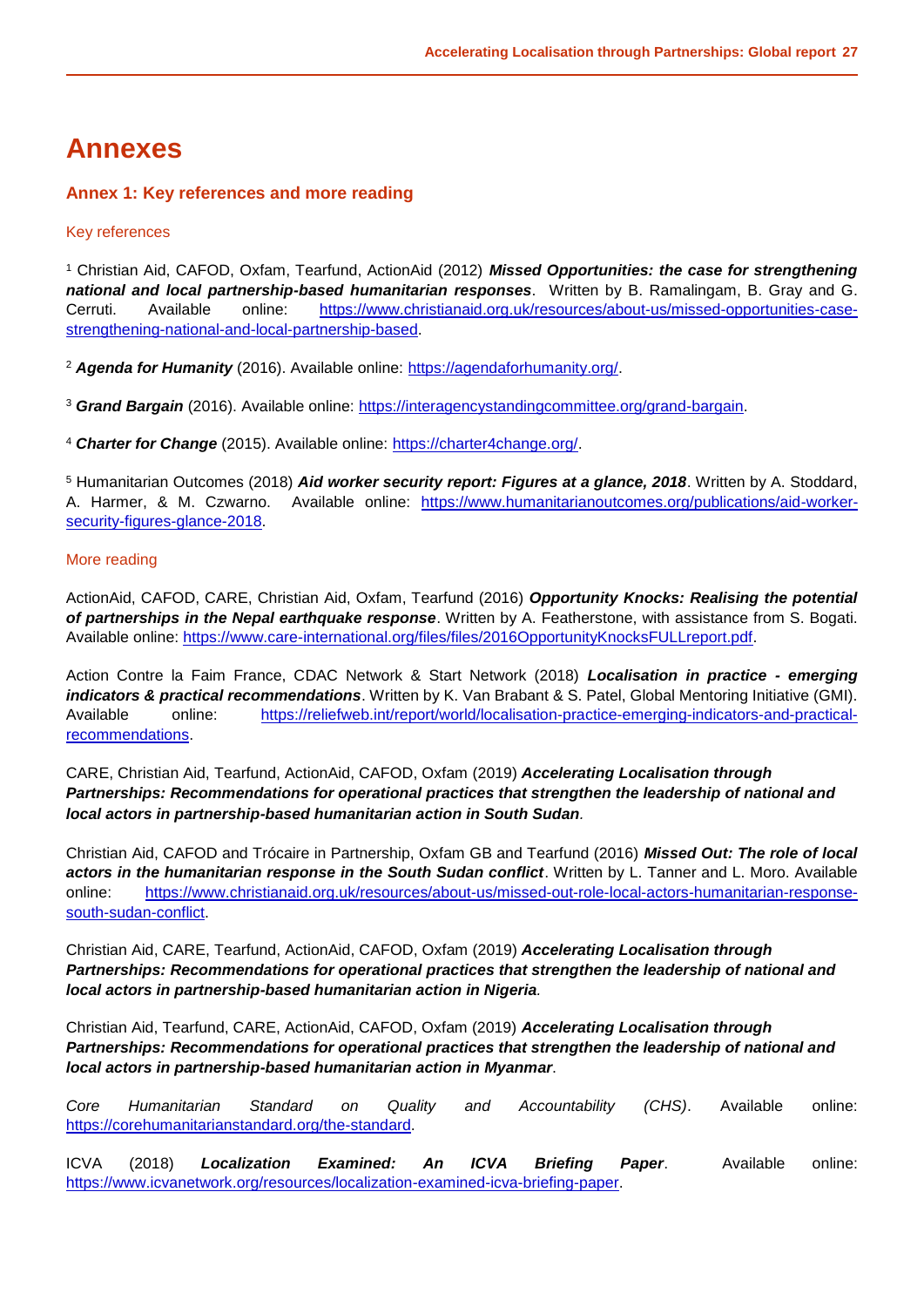IFRC/ICRC. *The Code of Conduct for the International Red Cross and Red Crescent Movement and Non-Governmental Organisations (NGOs) in Disaster Relief*. Available online: [https://www.icrc.org/en/doc/assets/files/publications/icrc-002-1067.pdf.](https://www.icrc.org/en/doc/assets/files/publications/icrc-002-1067.pdf)

Oxfam and International Alert (2017). *Partnerships in Conflict: How violent conflict impacts local civil society and how international partners respond*. Written by M. Stephen, E. Drew, C. Ellis, & R. Nusrat. Available online: [https://policy-practice.oxfam.org.uk/publications/partnerships-in-conflict-how-violent-conflict-impacts-local-civil](https://policy-practice.oxfam.org.uk/publications/partnerships-in-conflict-how-violent-conflict-impacts-local-civil-society-and-h-620359)[society-and-h-620359.](https://policy-practice.oxfam.org.uk/publications/partnerships-in-conflict-how-violent-conflict-impacts-local-civil-society-and-h-620359) 

*Sphere Standards*. Available online: [https://www.spherestandards.org/.](https://www.spherestandards.org/)

Tearfund, Christian Aid, CARE, ActionAid, CAFOD, Oxfam (2019) *Accelerating Localisation through Partnerships: Recommendations for operational practices that strengthen the leadership of national and local actors in partnership-based humanitarian action in Nepal.*

Trócaire (2017) *More than the money - Localisation in Practice*. Written by V. De Geoffroy and F. Grunewald. Available online: [www.trocaire.org/resources/policyandadvocacy/more-than-the-money-localisation-practice.](http://www.trocaire.org/resources/policyandadvocacy/more-than-the-money-localisation-practice)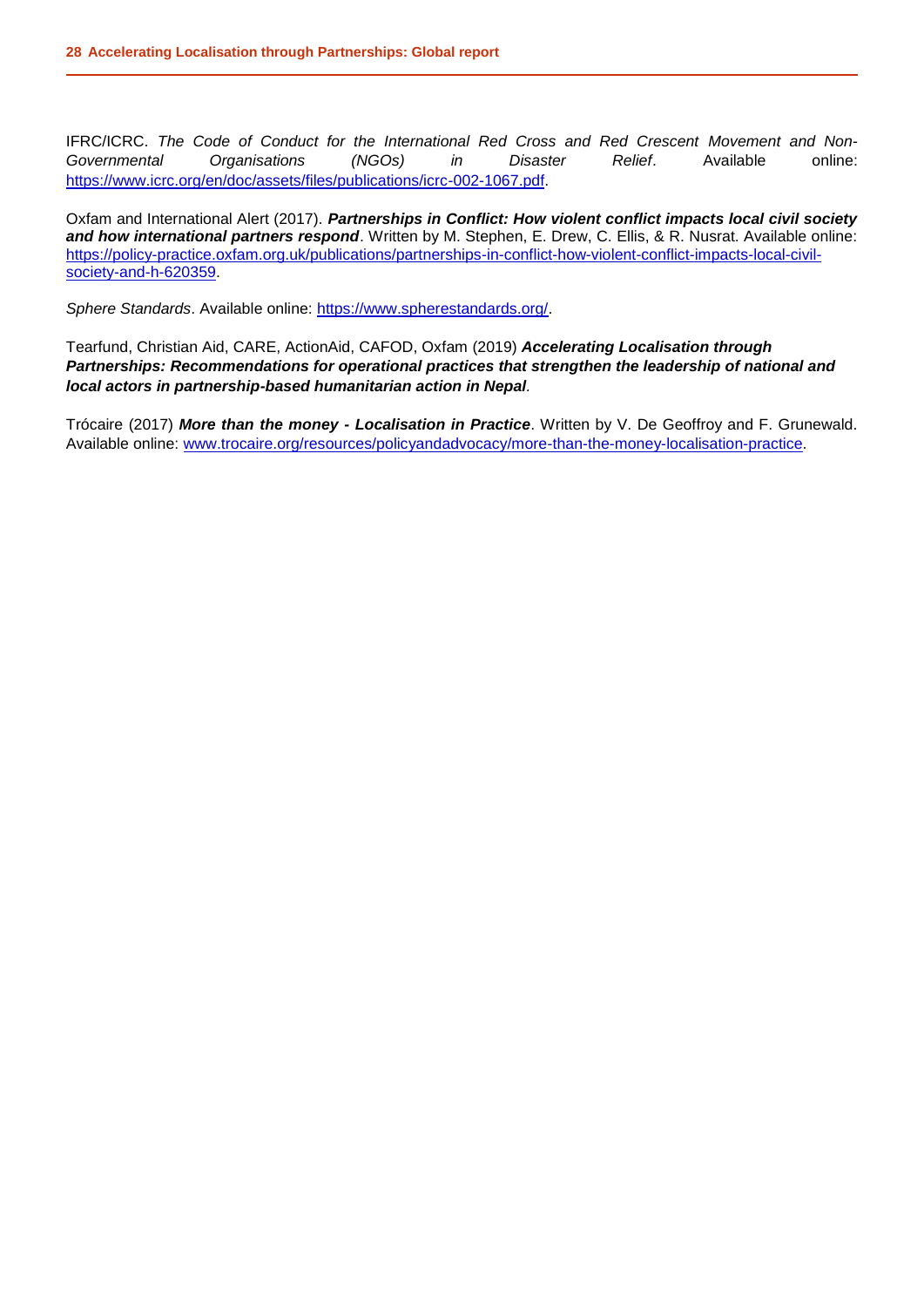**Annex 2: Template for action plan to assess progress on, and pilot, research recommendations** 

|                                        |                               | If yes                                                                       |                                                                                   |                                                 |                                                                              |                                                                                                    | If no    |                                                                    |
|----------------------------------------|-------------------------------|------------------------------------------------------------------------------|-----------------------------------------------------------------------------------|-------------------------------------------------|------------------------------------------------------------------------------|----------------------------------------------------------------------------------------------------|----------|--------------------------------------------------------------------|
| <b>Recommendation from</b><br>research | To be<br>piloted?<br>(yes/no) | <b>Milestones</b><br>(how will<br>you know<br>progress<br>has been<br>made?) | <b>Indicator</b><br>(how will you<br>know the<br>recommendation<br>has been met?) | <b>Action</b><br>(what)<br>needs to<br>happen?) | <b>Responsibility</b><br>(who will be the<br>main focal<br>people for this?) | <b>Resources</b><br>(are any<br>additional<br>resources<br>needed?<br>Who will<br>cover<br>these?) | Why not? | Any potential<br>advocacy messages<br>to external<br>stakeholders? |
|                                        |                               |                                                                              |                                                                                   |                                                 |                                                                              |                                                                                                    |          |                                                                    |
|                                        |                               |                                                                              |                                                                                   |                                                 |                                                                              |                                                                                                    |          |                                                                    |
|                                        |                               |                                                                              |                                                                                   |                                                 |                                                                              |                                                                                                    |          |                                                                    |
|                                        |                               |                                                                              |                                                                                   |                                                 |                                                                              |                                                                                                    |          |                                                                    |
|                                        |                               |                                                                              |                                                                                   |                                                 |                                                                              |                                                                                                    |          |                                                                    |